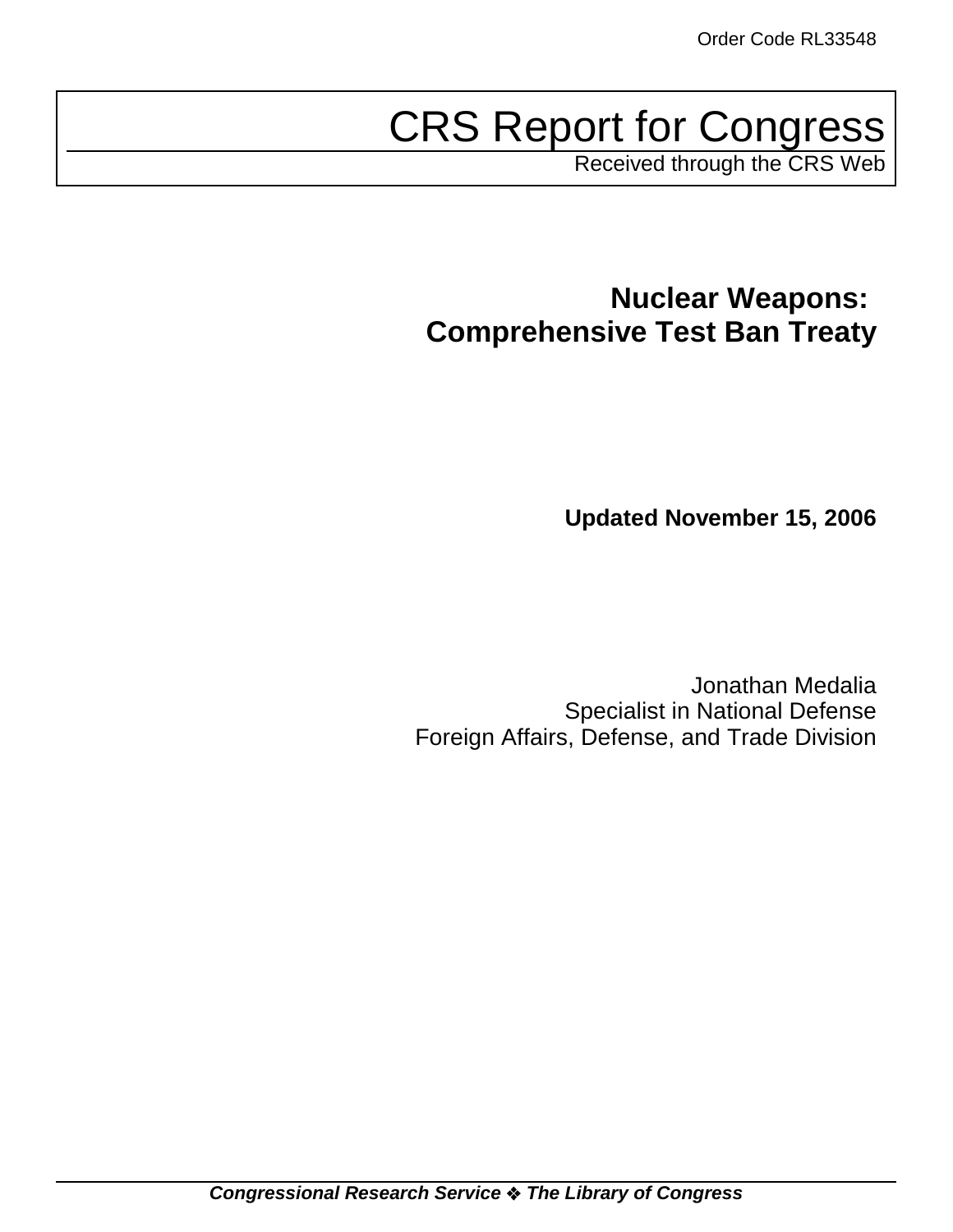# Nuclear Weapons: Comprehensive Test Ban Treaty

### **Summary**

A comprehensive test ban treaty, or CTBT, is the oldest item on the nuclear arms control agenda. Three treaties currently limit testing to underground only, with a maximum force equal to 150,000 tons of TNT. According to the Natural Resources Defense Council, the United States conducted 1,030 nuclear tests, the Soviet Union 715, the United Kingdom 45, France 210, and China 45. The last U.S. test was held in 1992; Russia claims it has not conducted nuclear tests since 1990. North Korea announced on October 9, 2006, that it had conducted a nuclear test.

Since 1997, the United States has held 23 "subcritical experiments" at the Nevada Test Site, most recently on August 30, 2006, to study how plutonium behaves under pressures generated by explosives. It asserts these experiments do not violate the CTBT because they cannot produce a self-sustaining chain reaction. Russia has reportedly held some since 1998, including several in 2000.

The U.N. General Assembly adopted the CTBT in 1996. As of November 15, 2006, 177 states had signed it; 137, including Russia, had ratified; 41 of the 44 that must ratify the treaty for it to enter into force had signed; and 34 of the 44 had ratified. Four conferences have been held to facilitate entry into force, most recently in 2005.

In 1997, President Clinton transmitted the CTBT to the Senate. On October 13, 1999, the Senate rejected the treaty, 48 for, 51 against, 1 present. It is now on the Senate Foreign Relations Committee's calendar. It would require a two-thirds Senate vote to send the treaty back to the President for disposal or to give advice and consent for ratification; few see either event as likely.

In 1998, India and Pakistan announced several nuclear tests and declared that they were nuclear weapon states. Each declared a moratorium on further tests, but each said in 2000 that the time was not right to sign the CTBT. North Korea, which has not signed the treaty, conducted a nuclear test on October 9, 2006.

In 2002, the Administration said it continues to oppose the CTBT, continues to adhere to the test moratorium, has not ruled out resumed testing, and has no plans to test. These positions remain current. It indicated plans to reduce the time between a decision to conduct a nuclear test and the test itself, which has been done. Critics raised concerns about the implications of these policies for testing and new weapons.

In current practice, Congress addresses nuclear weapon issues in the annual National Defense Authorization Act and the Energy and Water Development Appropriations Act. Congress considers the Stockpile Stewardship Program, which seeks to maintain nuclear weapons without testing. Appropriations for it (listed as Weapons Activities) were FY2002, \$5.429 billion; FY2003, \$5.954 billion; FY2004, \$6.447 billion; FY2005, \$6.626 billion; and FY2006, \$6.370 billion. The FY2007 request is \$6.408 billion. Congress also considers a U.S. contribution to a global system to monitor events that might violate the CTBT. Appropriations were \$18.8 million for FY2005 and \$14.2 million for FY2006; the FY2007 request is \$19.8 million. This report will be updated.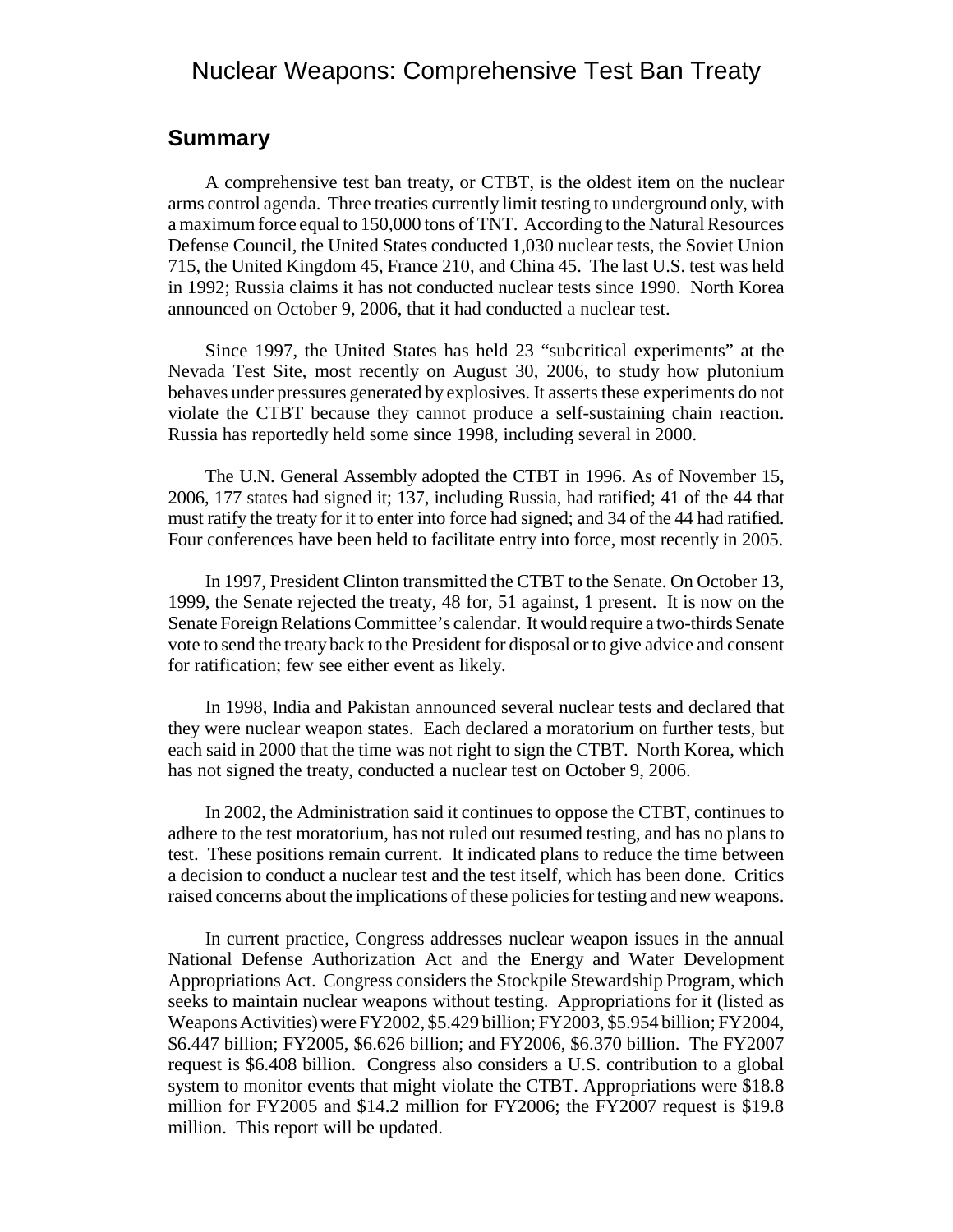# **Contents**

# **List of Tables**

|--|--|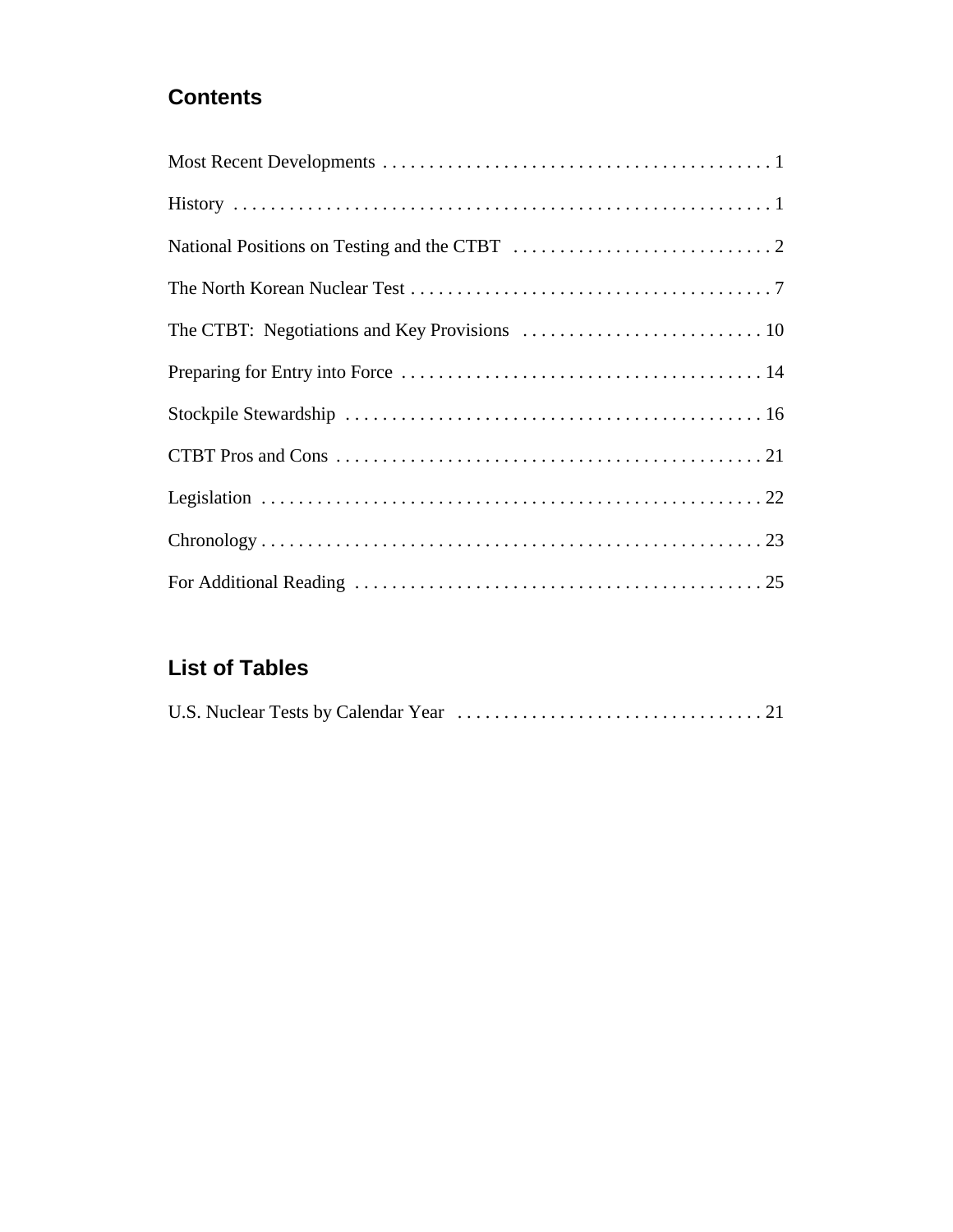# Nuclear Weapons: Comprehensive Test Ban Treaty

# **Most Recent Developments**

On October 26, 2006, Bosnia and Herzegovina became the  $137<sup>th</sup>$  nation to ratify the CTBT. On October 9, North Korea declared that it had conducted a nuclear test; on October 16, the United States confirmed that the test was nuclear. On September 28, Representative Tauscher introduced H.Res. 1059, calling on the Senate to give its advice and consent to CTBT ratification. On September 20, 59 foreign ministers called on states that have not done so to ratify the treaty. On August 30, the United States conducted a subcritical experiment at the Nevada Test Site.

# **History**

A ban on nuclear testing is the oldest item on the arms control agenda. Efforts to curtail tests have been made since the 1940s. In the 1950s, the United States and Soviet Union conducted hundreds of hydrogen bomb tests. The radioactive fallout from these tests spurred worldwide protest. These pressures, plus a desire to reduce U.S.-Soviet confrontation after the Cuban Missile Crisis of 1962, led to the Limited Test Ban Treaty of 1963, which banned nuclear explosions in the atmosphere, in space, and under water. The Threshold Test Ban Treaty, signed in 1974, banned underground nuclear weapons tests having an explosive force of more than 150 kilotons, the equivalent of 150,000 tons of TNT, ten times the force of the Hiroshima bomb. The Peaceful Nuclear Explosions Treaty, signed in 1976, extended the 150-kiloton limit to nuclear explosions for peaceful purposes. President Carter did not pursue ratification of these treaties, preferring to negotiate a comprehensive test ban treaty, or CTBT, a ban on all nuclear explosions. When agreement seemed near, however, he pulled back, bowing to arguments that continued testing was needed to maintain reliability of existing weapons, to develop new weapons, and for other purposes. President Reagan raised concerns about U.S. ability to monitor the two unratified treaties and late in his term started negotiations on new verification protocols. These two treaties were ratified in 1990.

With the end of the Cold War, the need for improved warheads dropped and pressures for a CTBT grew. The U.S.S.R. and France began nuclear test moratoria in October 1990 and April 1992, respectively. In early 1992, many in Congress favored a one-year test moratorium. The effort led to the Hatfield amendment to the FY1993 Energy and Water Development Appropriations Bill, which banned testing before July 1, 1993, set conditions on a resumption of testing, banned testing after September 1996 unless another nation tested, and required the President to report to Congress annually on a plan to achieve a CTBT by September 30, 1996. President George H.W. Bush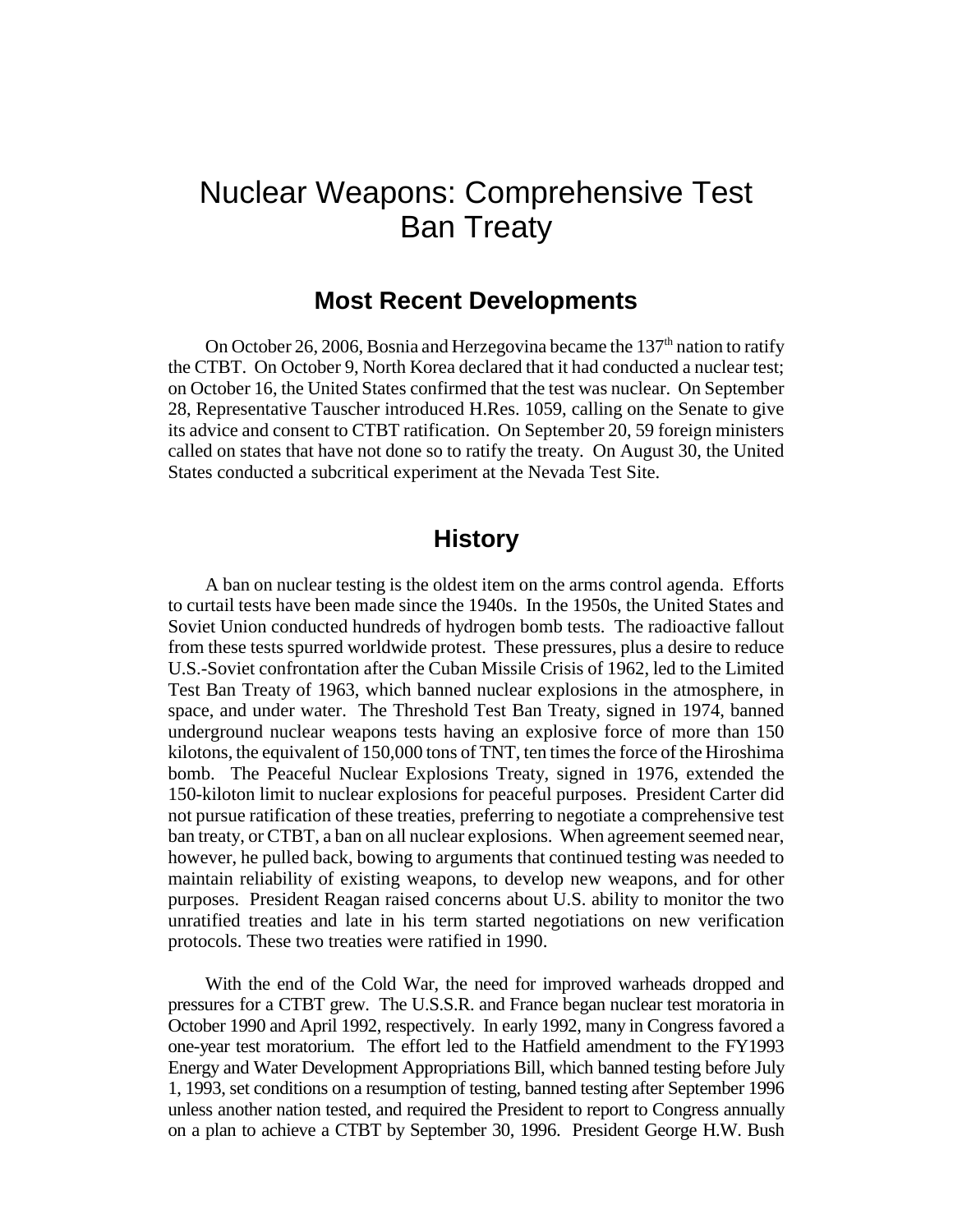signed the bill into law (P.L. 102-377) October 2, 1992. The CTBT was negotiated in the Conference on Disarmament. It was adopted by the U.N. General Assembly on September 10, 1996, and was opened for signature on September 24, 1996.<sup>1</sup> As of November 15, 2006, 177 states had signed it and 137 had ratified.<sup>2</sup>

# **National Positions on Testing and the CTBT**

*United States:* Under the Hatfield amendment, President Clinton had to decide whether to ask Congress to resume testing. On July 3, 1993, he said, "A test ban can strengthen our efforts worldwide to halt the spread of nuclear technology in weapons," and "the nuclear weapons in the United States arsenal are safe and reliable." While testing offered advantages for safety, reliability, and test ban readiness, "the price we would pay in conducting those tests now by undercutting our own nonproliferation goals and ensuring that other nations would resume testing outweighs these benefits." Therefore, he (1) extended the moratorium at least through September 1994; (2) called on other nations to extend their moratoria; (3) said he would direct DOE to "prepare to conduct additional tests while seeking approval to do so from Congress" if another nation tested; (4) promised to "explore other means of maintaining our confidence in the safety, the reliability and the performance of our own weapons"; and (5) pledged to refocus the nuclear weapons laboratories toward technology for nuclear nonproliferation and arms control verification. He extended the moratorium twice more; on January 30, 1995, the Administration announced his decision to extend the moratorium until a CTBT entered into force, assuming it was signed by September 30, 1996.

On September 22, 1997, President Clinton submitted the CTBT to the Senate. He asked the Senate to approve it in his State of the Union addresses of 1998 and 1999, but Senator Helms, Chairman of the Senate Foreign Relations Committee, rejected that request on grounds that the treaty "from a non-proliferation standpoint, is scarcely more than a sham" and was of low priority for the committee. In the summer of 1999, Senate Democrats pressed Senators Helms and Lott to permit consideration of the treaty. On September 30, 1999, Senator Lott offered a unanimous-consent request to discharge the Senate Foreign Relations Committee from considering the treaty and to have debate and a vote. The request, as modified, was agreed to. The Senate Armed Services Committee held hearings October 5-7; the Foreign Relations Committee held a hearing October 7. It quickly became clear that the treaty was far short of the votes for approval, leading many on both sides to seek to delay a vote. As the vote was scheduled by unanimous consent, and several Senators opposed a delay, the vote was held October 13, rejecting the treaty, 48 for, 51 against, and 1 present. At the end of the  $106<sup>th</sup>$  Congress, pursuant to Senate Rule XXX, paragraph 2, the treaty moved to the Senate Foreign Relations Committee calendar, where it currently resides.

<sup>&</sup>lt;sup>1</sup> For treaty text and the State Department's analysis, see [http://www.state.gov/t/isn/ trty/16411.htm].

 $2^2$  For a current list of signatures and ratifications, see the Comprehensive Nuclear Test-Ban-Treaty Organization website at [http://www.ctbto.org].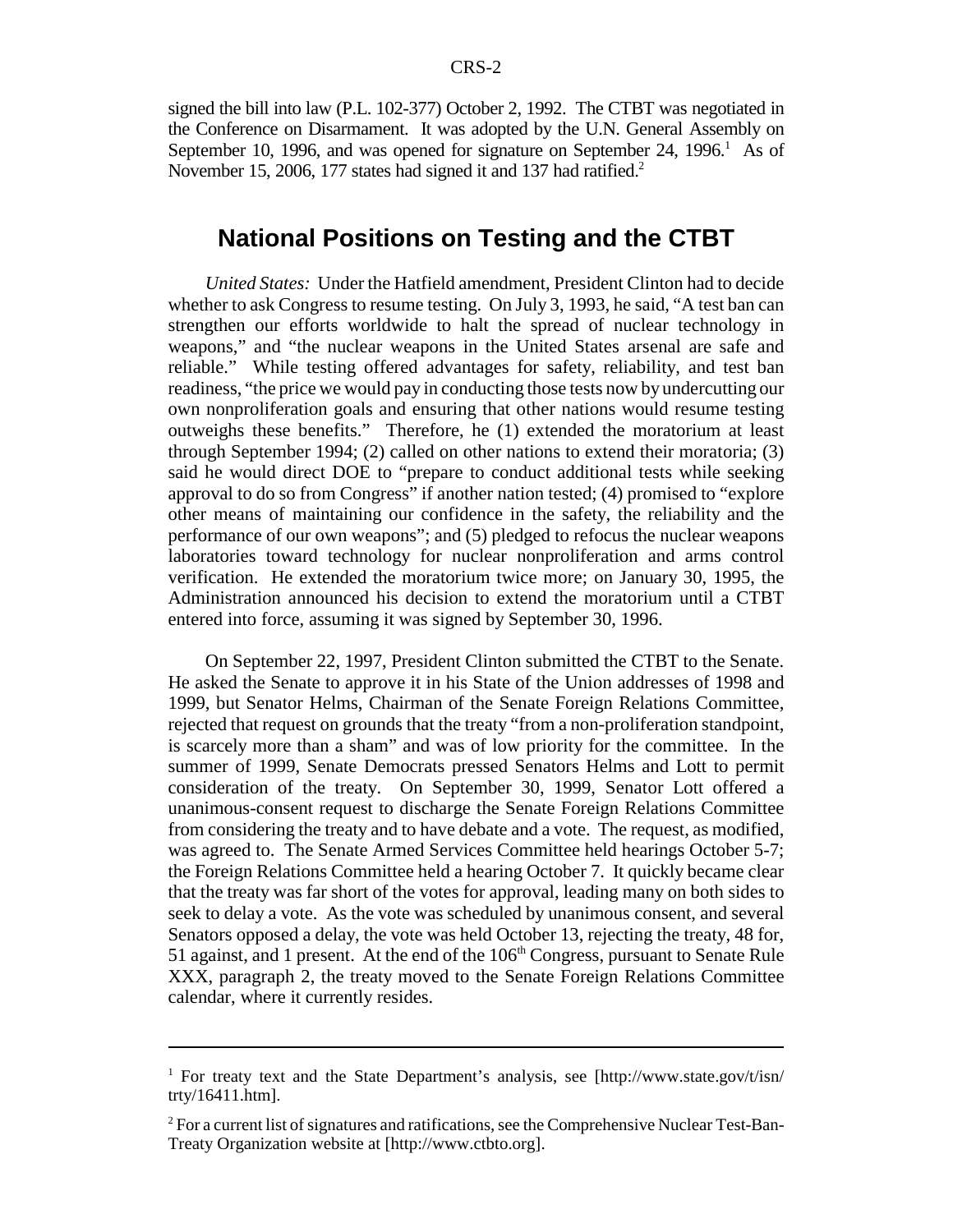*The Nuclear Posture Review and Nuclear Testing:* In the FY2001 National Defense Authorization Act (P.L. 106-398, Sec. 1041), Congress directed the Secretary of Defense, in consultation with the Secretary of Energy, to review nuclear policy, strategy, arms control objectives, and the forces, stockpile, and nuclear weapons complex needed to implement U.S. strategy. Although the resulting Nuclear Posture Review is classified, J.D. Crouch, Assistant Secretary of Defense for International Security Policy, presented an unclassified briefing on it on January 9, 2002, dealing in part with the CTBT and nuclear testing.<sup>3</sup> He stated there would be "no change in the Administration's policy at this point on nuclear testing. We continue to oppose CTBT ratification. We also continue to adhere to a testing moratorium." Further, "DOE is planning on accelerating its test-readiness program" to reduce the time needed between a decision to test and the conduct of a test, which was then 24 to 36 months. He discussed new weapons. "At this point, there are no recommendations in the report about developing new nuclear weapons. ... we are trying to look at a number of initiatives. One would be to modify an existing weapon, to give it greater capability against ... hard targets and deeply-buried targets. And we're also looking at non-nuclear ways that we might be able to deal with those problems." A *Washington Post* article of January 10, 2002, quoted White House Press Secretary Ari Fleischer as saying that the President has not ruled out testing "'to make sure the stockpile, particularly as it is reduced, is reliable and safe. So he has not ruled out testing in the future, but there are no plans to do so."<sup>4</sup>

Critics expressed concern about the implications of these policies for testing and new weapons. A statement by Physicians for Social Responsibility said, "The Administration's plan ... would streamline our nuclear arsenal into a war-fighting force, seek the opportunity to design and build new nuclear weapons, and abandon a ten-year-old moratorium on nuclear weapons testing."5 Another critic felt that increased funding for test readiness would in effect give prior approval for testing.

In July 2002 a National Academy of Sciences panel report on technical aspects of the CTBT concluded, in the words of an press release, "that verification capabilities for the treaty are better than generally supposed, U.S. adversaries could not significantly advance their nuclear weapons capabilities through tests below the threshold of detection, and the United States has the technical capabilities to maintain confidence in the safety and reliability of its existing weapons stockpile without periodic nuclear tests."6

<sup>&</sup>lt;sup>3</sup> U.S. Department of Defense. News Transcript: "Special Briefing on the Nuclear Posture Review," January 9, 2002; see [http://www.defenselink.mil/transcripts/2002/t01092002\_ t0109npr.html].

<sup>4</sup> Walter Pincus, "U.S. Aims for 3,800 Nuclear Warheads," *Washington Post,* January 10, 2002.

<sup>&</sup>lt;sup>5</sup> Physicians for Social Responsibility, "PSR: Bush Nuclear Weapons Plan Sets Stage for new Bombs, Resumption of Testing; Plan Endangers National Security, Public Health," press release via U.S. Newswire, January 8, 2002.

<sup>6</sup> The National Academies, "Academy Addresses Technical Issues in Nuclear Test Ban Treaty ...," press release, July 31, 2002. The full report, *Technical Issues Related to the Comprehensive Nuclear Test Ban Treaty,* is available at [http://www.nap.edu/catalog.php? record\_id=10471#toc].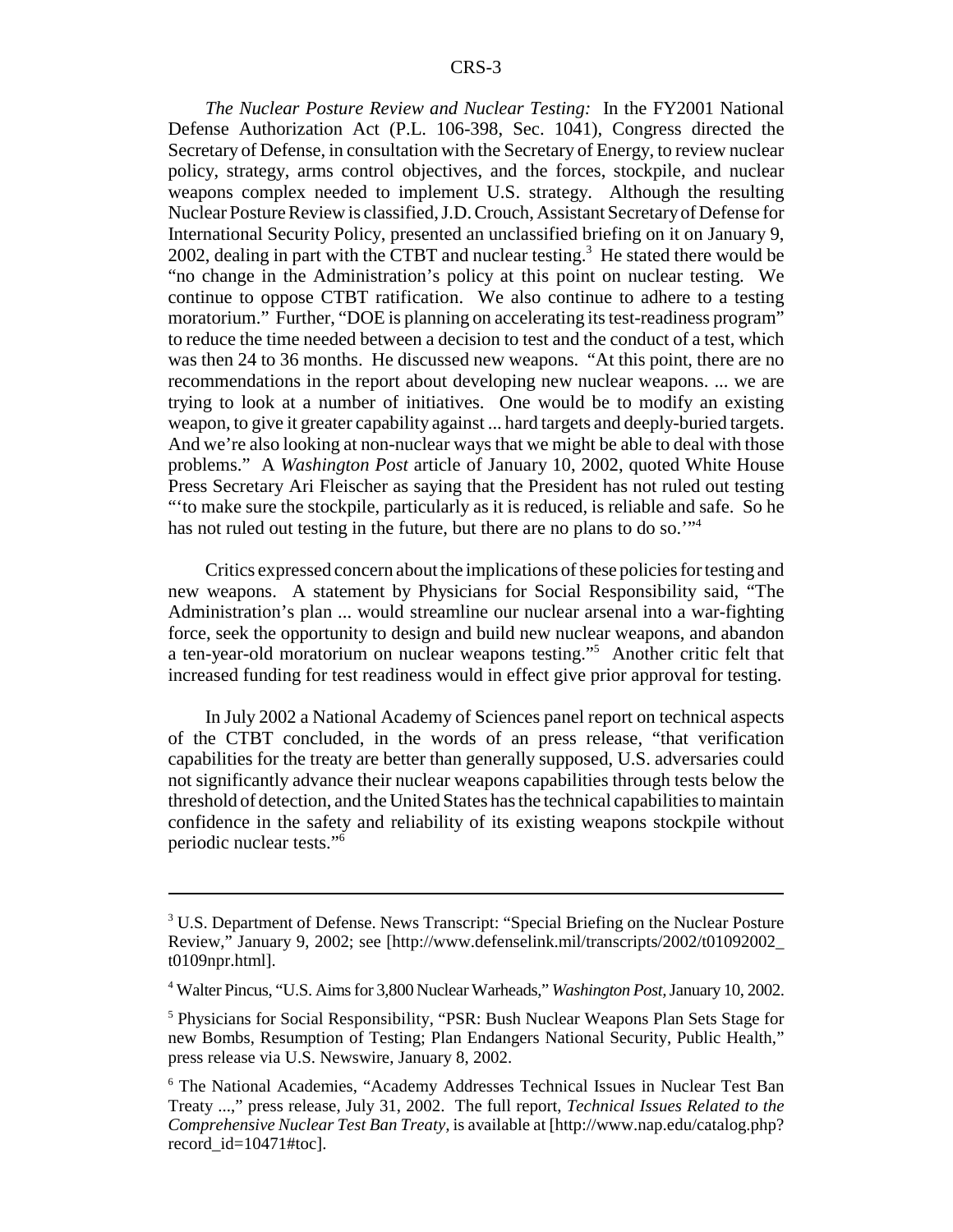A U.N. draft document of August 5, 2005, for signature by heads of government and state at the U.N. General Assembly meeting of September 2005, contained a provision that the signers "resolve to ... [m]aintain a moratorium on nuclear test explosions pending the entry into force of the Comprehensive Nuclear-Test-Ban Treaty and call upon all States to sign and ratify the Treaty."7 John Bolton, the U.S. Ambassador to the U.N., reportedly called for major changes to the draft; the CTBT passage was one of many drawing his objection.8

*United Kingdom:* The United Kingdom cannot test because it held its nuclear tests for several decades at the Nevada Test Site and does not have its own test site. Its last test was held in 1991. Britain and France became the first of the original five nuclear weapon states to ratify the CTBT, depositing instruments of ratification with the United Nations on April 6, 1998. On February 14, 2002, and February 23, 2006, the United Kingdom conducted subcritical experiments jointly with the United States at the Nevada Test Site.

*France:* On June 13, 1995, President Jacques Chirac announced that France would conduct eight nuclear tests at its test site at Mururoa Atoll in the South Pacific, finishing by the end of May 1996. The armed services had reportedly wanted the tests to check existing warheads, validate a new warhead, and develop a computer system to simulate warheads to render further testing unneeded. Many nations criticized the decision. On August 10, 1995, France indicated it would halt all nuclear tests once the test series was finished and favored a CTBT that would ban "any nuclear weapon test or any other nuclear explosion."<sup>9</sup> France conducted six tests from September 5, 1995, to January 27, 1996. On January 29, 1996, Chirac announced the end to French testing. On April 6, 1998, France and Britain deposited instruments of ratification of the CTBT with the United Nations.

*Russia:* Several press reports between 1996 and 1999 claimed that Russia may have conducted low-yield nuclear tests at its Arctic test site at Novaya Zemlya; other reports stated that U.S. reviews of the data determined that these events were earthquakes. Several reports between 1998 and 2000 stated that Russia had conducted "subcritical" nuclear experiments, discussed below, which the CTBT does not bar. Russia ratified the treaty on June 30, 2000. In September 2005, Russia reportedly stated that it intends to continue to observe the moratorium on testing until the CTBT enters into force as long as other nuclear powers do likewise, and expressed its hope that the nations that must ratify the treaty for it to enter into force will do so as soon as possible. $10$ 

<sup>&</sup>lt;sup>7</sup> U.N. General Assembly. "Revised draft outcome document of the High-level Plenary Meeting of the General Assembly of September 2005 submitted by the President of the General Assembly," A/59/HLPM/CRP.1/Rev.2, advance unedited version, August 5, 2005.

<sup>8</sup> Julian Borger, "Question Mark over the Summit," *Manila Bulletin,* August 27, 2005.

<sup>9</sup> Craig Whitney, "France to Back Ban After Its Atom Tests," *New York Times,* August 11, 1995, p. 3.

<sup>10 &</sup>quot;Russia Intends to Continue Moratorium on Nuclear Tests," *BBC Monitoring Former Soviet Union,* excerpt from a report by Russian News Agency ITAR-TASS, Sept. 23, 2005.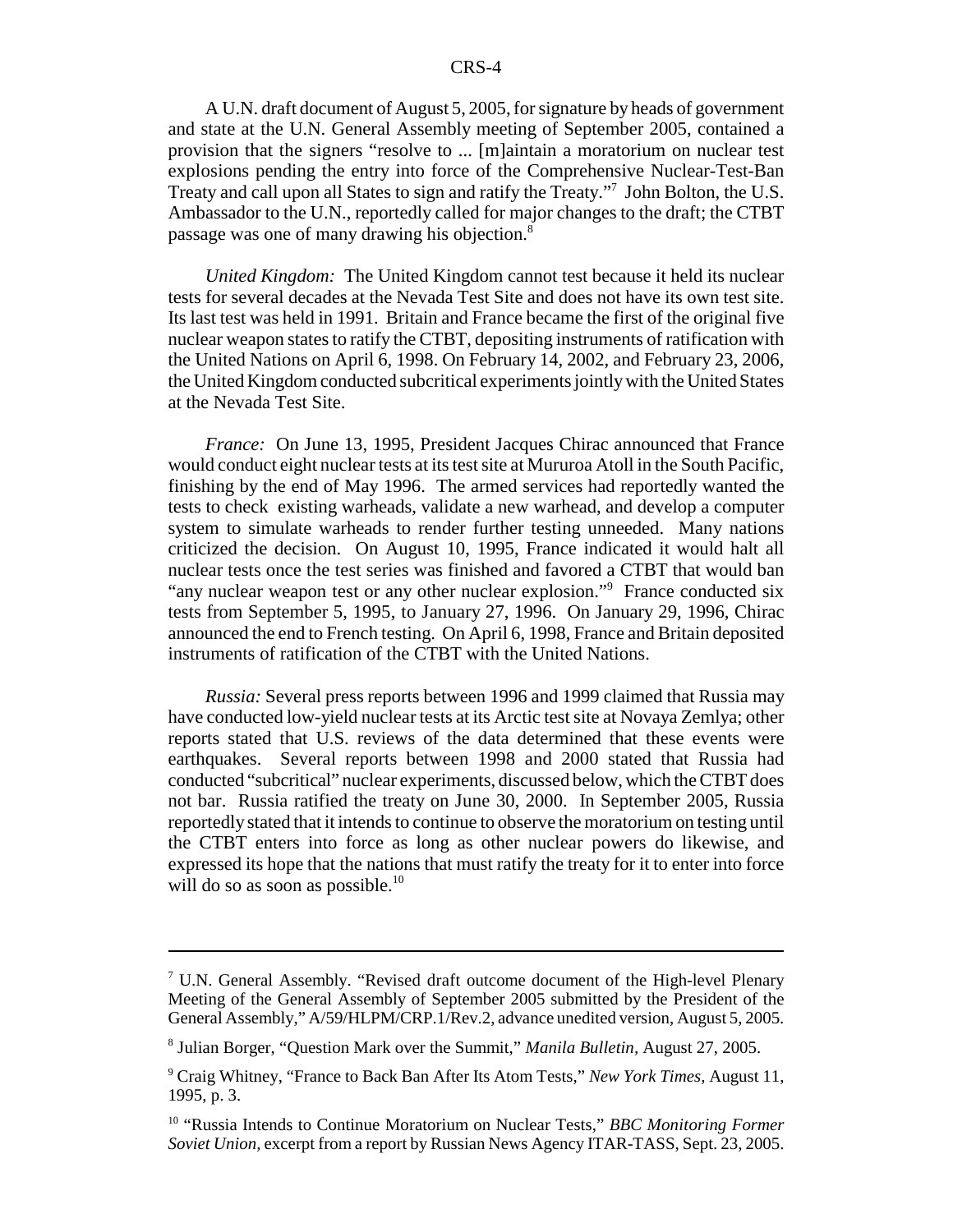*China:* China did not participate in the moratorium. It conducted a nuclear test on October 5, 1993, that many nations condemned. It countered that it had conducted 39 tests, vs. 1,054 for the United States, and needed a few more for safety and reliability. According to one report, "China will immediately stop nuclear testing once the treaty on the complete ban of nuclear tests takes effect, [Chinese Premier] Li Peng said."<sup>11</sup> It conducted other tests on June 10 and October 7, 1994, May 15 and August 17, 1995, and June 8 and July 29, 1996. It announced that the July 1996 test would be its last, as it would begin a moratorium on July 30, 1996. On February 29, 2000, the Chinese government submitted the CTBT to the National People's Congress for ratification. In a white paper of December 2004, China stated its support of early entry into force and, until that happens, its commitment to the test moratorium. As of October 2006, China had not ratified the treaty.

*India:* On May 11, 1998, Prime Minister Atal Behari Vajpayee announced that India had conducted three nuclear tests. A government statement said, "The tests conducted today were with a fission device, a low yield device and a thermonuclear device. ... These tests have established that India has a proven capability for a weaponised nuclear programme."<sup>12</sup> It announced two more tests May 13. An academic study concluded, based on seismic data, that India and Pakistan overstated the number and yields of their tests. India has conducted no tests since May 1998, but questioned whether the United States should expect India to sign a treaty that the United States views as flawed. In an Indian-Pakistani statement of June 20, 2004, "Each side reaffirmed its unilateral moratorium on conducting further nuclear test explosions" barring "extraordinary events."13 On December 22, 2005, Shri Rao Inderjit Singh, Minister of State in the Ministry of External Affairs, said, "India has already stated that it will not stand in the way of the Entry into Force of the Treaty."14 As of October 2006, India had not signed the CTBT.

A statement on U.S.-Indian nuclear cooperation of July 18, 2005, by President Bush and Indian Prime Minister Manmohan Singh, said, "The Prime Minister conveyed that for his part, India would reciprocally agree that it would be ready to ... continu[e] India's unilateral moratorium on nuclear testing."15 In a Senate hearing of November 2, Robert Joseph, Under Secretary of State for Arms Control and International Security, stated, "India's pledge to maintain its nuclear testing moratorium contributes to nonproliferation efforts by making its ending of nuclear

<sup>11 &</sup>quot;Li Peng: China's Nuclear Tests Pose No Threat," *Xinhua,* October 8, 1995, in FBIS-TAC-95-006, December 6, 1995, p. 13.

<sup>&</sup>lt;sup>12</sup> India. Ministry of External Affairs. Press statement, New Delhi, May 11, 1998, at [http:// nuclearweaponarchive.org/India/Indianofficial.txt].

<sup>&</sup>lt;sup>13</sup> India. Ministry of External Affairs. "Joint Statement, India-Pakistan Expert-Level Talks on Nuclear CBMs [Confidence-Building Measures]," June 20, 2004.

<sup>&</sup>lt;sup>14</sup> India. Ministry of External Affairs. Raiva Sabha. Unstarred Ouestion No. 3260, to be answered on December 12, 2005, by Rao Inderjit Singh, Minister of State in the Ministry of External Affairs. [http://164.100.24.219/rsq/quest.asp?qref=108782].

<sup>&</sup>lt;sup>15</sup> U.S. White House. "Joint Statement Between President George W. Bush and Prime Minister Manmohan Singh," July 18, 2005, at [http://www.whitehouse.gov/news/releases/ 2005/07/20050718-6.html].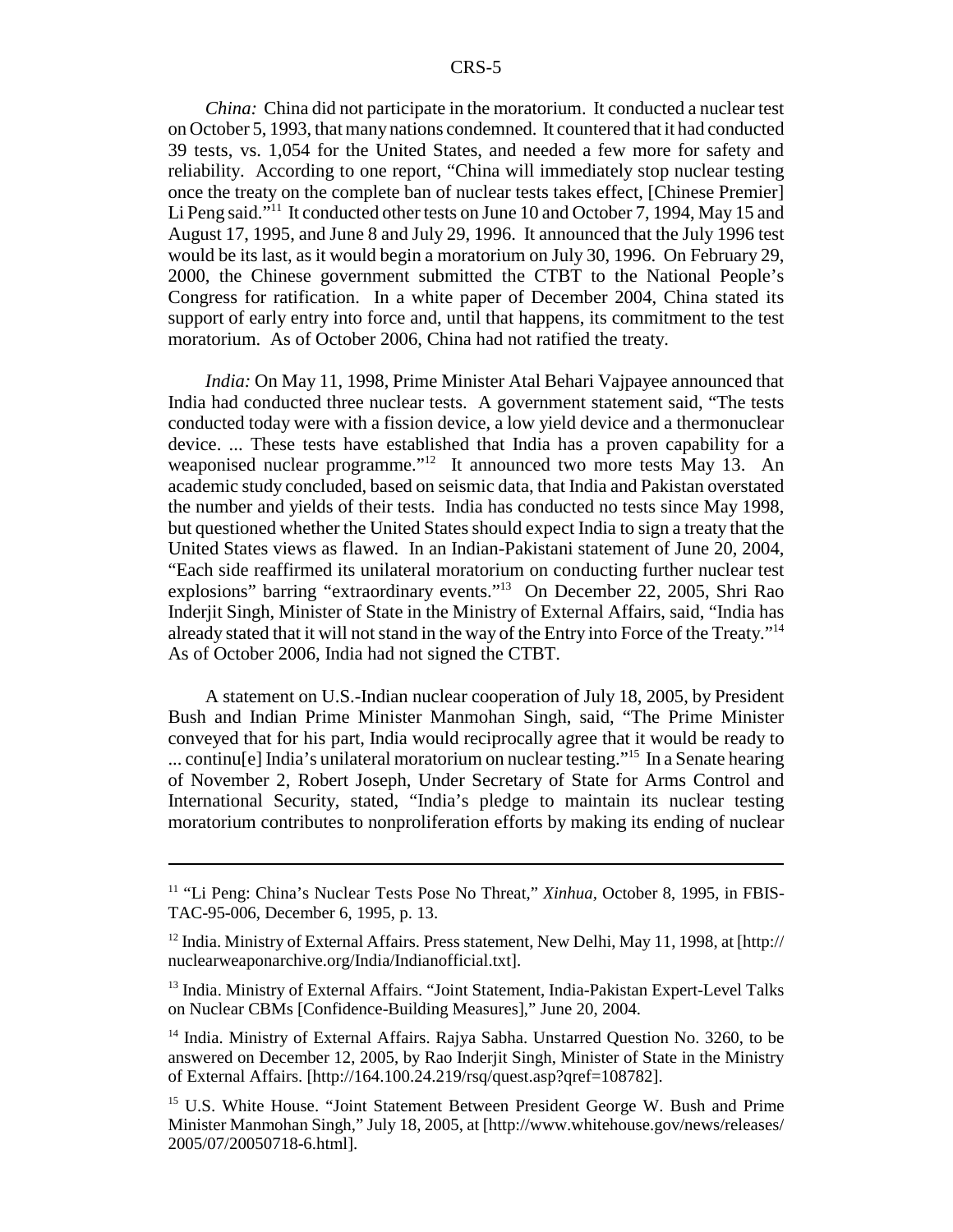explosive tests one of the conditions of full civil nuclear cooperation."<sup>16</sup> At that hearing, Michael Krepon, co-founder of the Stimson Center, argued that statements by Indian government officials that there are no current plans to test "do not carry equal weight, nor do they impose equal responsibility, to the obligations accepted by the 176 states that have signed the CTBT."17 Press reports of April 2006 said the sides were negotiating a detailed nuclear cooperation agreement. The reports indicated that the United States would insist that India maintain its moratorium on nuclear testing or else the United States would have the right to terminate the agreement. In response, India argued that it had already pledged to maintain the moratorium, rendering this provision out of place in the final agreement. (See CRS Report RL33016, *U.S. Nuclear Cooperation With India: Issues for Congress,* by Sharon Squassoni.)

*Pakistan:* Pakistan announced on May 28, 1998, that it had conducted five nuclear tests, and announced a sixth on May 30. Reports placed the yields of the smallest devices between zero and a few kilotons, and between 2 and 45 kilotons for the largest. Some question the number of tests based on uncertain seismic evidence. Pakistan made no claims of testing fusion devices. Pakistan's weapons program apparently relies heavily on foreign technology. Pakistan claimed that it tested "ready-to-fire warheads," not experimental devices, and included a warhead for the Ghauri, a missile with a range of 900 miles, and low-yield tactical weapons. In response to the Indian and Pakistani tests, the United States imposed economic sanctions on the two nations. In November 1999, Foreign Minister Abdul Sattar said that his nation would not sign the CTBT unless sanctions were lifted, but that "[w]e will not be the first to conduct further nuclear tests."<sup>18</sup> In August 2000, President Pervez Musharraf said the time was not ripe to sign the CTBT because so doing could destabilize Pakistan.<sup>19</sup> In September 2005, Pakistan reportedly said it would not be the first nation in the region to resume nuclear testing.<sup>20</sup> As of October 2006, Pakistan had not signed the CTBT.

<sup>16</sup> U.S. Congress. Senate. Committee on Foreign Relations. Hearing, *Implications of U.S.- India Nuclear Energy Cooperation*, statement by Robert Joseph, Under Secretary of State for Arms Control and International Security, November 2, 2005. Transcript by CQ Transcriptions, Inc.

<sup>17</sup> U.S. Congress. Senate. Committee on Foreign Relations. Hearing, *Implications of U.S.- India Nuclear Energy Cooperation*, statement by Michael Krepon, Co-Founder, The Henry L. Stimson Center, November 2, 2005. Transcript by CQ Transcriptions, Inc.

<sup>&</sup>lt;sup>18</sup> Kathy Gannon, "New Pakistani Government Gives First Official Foreign Policy Statement," newswire, Associated Press, November 8, 1999.

<sup>&</sup>lt;sup>19</sup> Shahid-ur-Rehman Khan, "Signing CTBT Can Destabilize Pakistan, Says Musharraf," newswire, Kyodo News International, Inc., August 17, 2000.

<sup>&</sup>lt;sup>20</sup> "Pakistan Today Said It Will Abide by Its 'Solemn Pledge' That It Would Not Be the First Country in the Region to Resume Nuclear Tests ...," newswire, *Press Trust of India Limited,* September 26, 2005.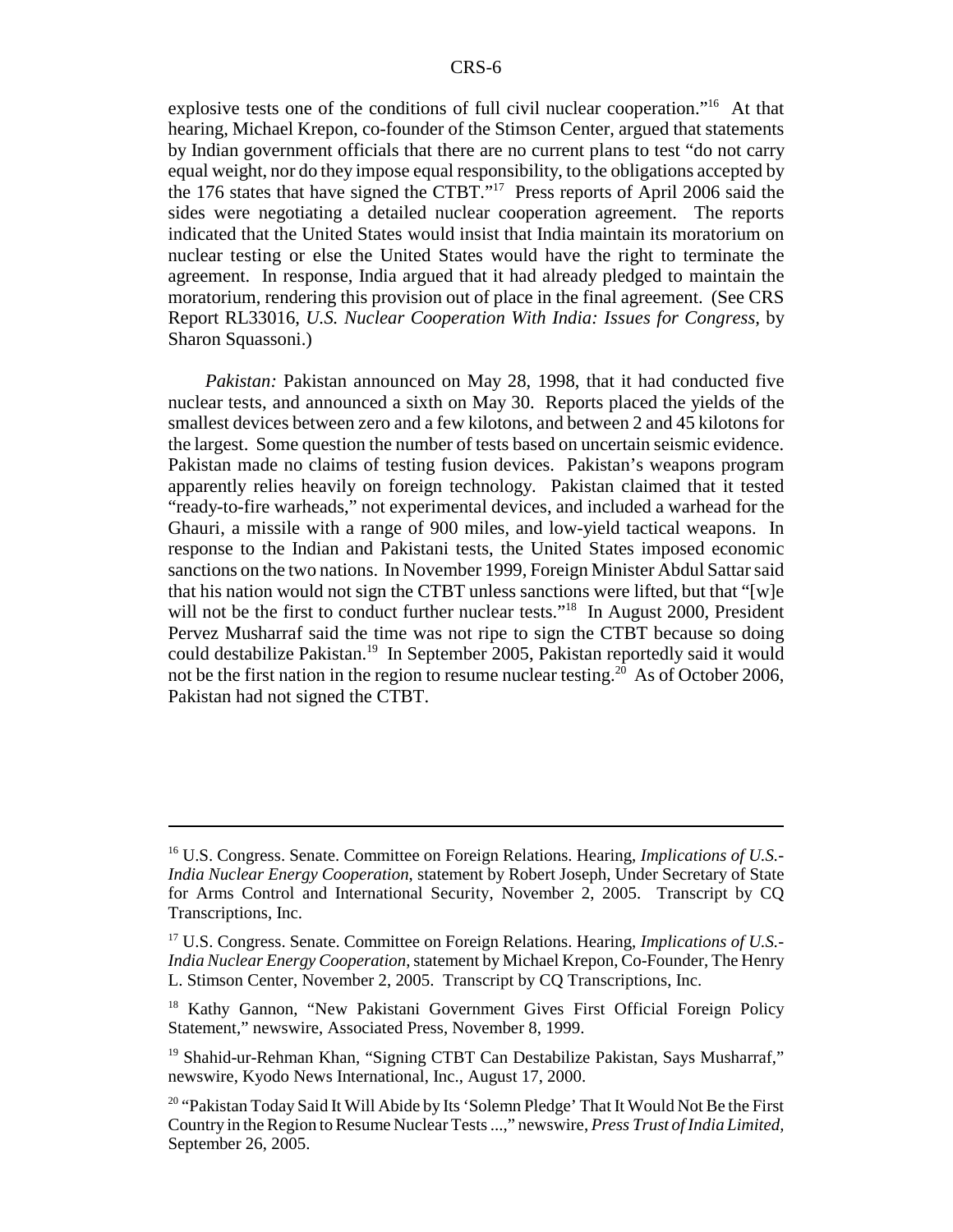### **The North Korean Nuclear Test**

Negotiations to halt North Korea's nuclear program have been underway for years, most recently between that nation, the United States, China, Japan, South Korea, and Russia (Six-Party Talks). A CIA report of late 2004 stated that during talks in April 2003, "North Korea privately threatened to 'transfer' or 'demonstrate' its nuclear weapons."21 On February 10, 2005, North Korea declared, "We ... have manufactured nukes for self-defence to cope with the Bush administration's evermore undisguised policy to isolate and stifle North Korea,"<sup>22</sup> and on June 9 it claimed it was building more such weapons. On May 15, 2005, the United States warned that it and other nations would take punitive action if North Korea conducted a nuclear test.<sup>23</sup> In a joint statement from the Six-Party Talks in September 2005, North Korea "committed to abandoning all nuclear weapons and existing nuclear programs and returning, at an early date, to the Treaty on the Non-Proliferation of Nuclear Weapons and to IAEA safeguards."24 In November 2005, North Korea began a boycott of the talks. On October 3, 2006, North Korea stated that it "will, in the future, be conducting a nuclear test."25 In response, Japan, the United Kingdom, and the United States warned of consequences if North Korea conducted a test; South Korea expressed "deep regret and concern." (See CRS Report RL33590, *North Korea's Nuclear Weapons Program*, by Larry A. Niksch.)

On October 9, 2006, North Korea declared that it had conducted an underground nuclear test. One report placed the yield at as little as  $0.2$  kilotons.<sup>26</sup> According to other reports, South Korean geologists placed the explosive yield at 550 tons of TNT equivalent  $(0.55 \text{ kilotons})$ ,<sup>27</sup> the French Atomic Energy Commission's estimate was 0.50 kilotons,<sup>28</sup> and Russian Minister of Defense Sergei Ivanov placed the yield at 5

<sup>&</sup>lt;sup>21</sup> "Attachment A: Unclassified Report to Congress on the Acquisition of Technology Relating to Weapons of Mass Destruction and Advanced Conventional Munitions, 1 July Through 31 December 2003." Note: "The Director of Central Intelligence (DCI) hereby submits this report in response to a congressionally directed action in Section 721 of the FY 1997 Intelligence Authorization Act ...," c. 2004, p. 5.

<sup>22 &</sup>quot;Korean Central News Agency North Korea February 10," *The Guardian,* Feb. 12, 2005.

<sup>23</sup> David Sanger, "U.S. in Warning to North Korea on Nuclear Test," *New York Times,* May 16, 2005, p. 1.

 $24$  "Joint Statement of the Fourth Round of the Six-Party Talks," Beijing, September 19, 2005, at [http://www.state.gov/r/pa/prs/ps/2005/53490.htm].

<sup>&</sup>lt;sup>25</sup> Democratic People's Republic of Korea, Foreign Ministry Statement, Pyongyang Korean Central Broadcasting Station, October 3, 2006.

<sup>26 &</sup>quot;White House Casts Doubt on N. Korean Nuclear Arms," *Reuters* newswire, October 10, 2006.

<sup>&</sup>lt;sup>27</sup> Evan Ramstad, Jay Solomon, and Gordon Fairclough, "Bomb Fallout: Explosion by North Koreans Imperils Nuclear-Control Effort," *Wall Street Journal,* October 10, 2006, p. 1.

<sup>&</sup>lt;sup>28</sup> Michael Abramowitz and Colum Lynch, "U.S. Urges Sanctions on North Korea," *Washington Post,* October 10, 2006, in graphic, "North Korea's Big Test," p. 13.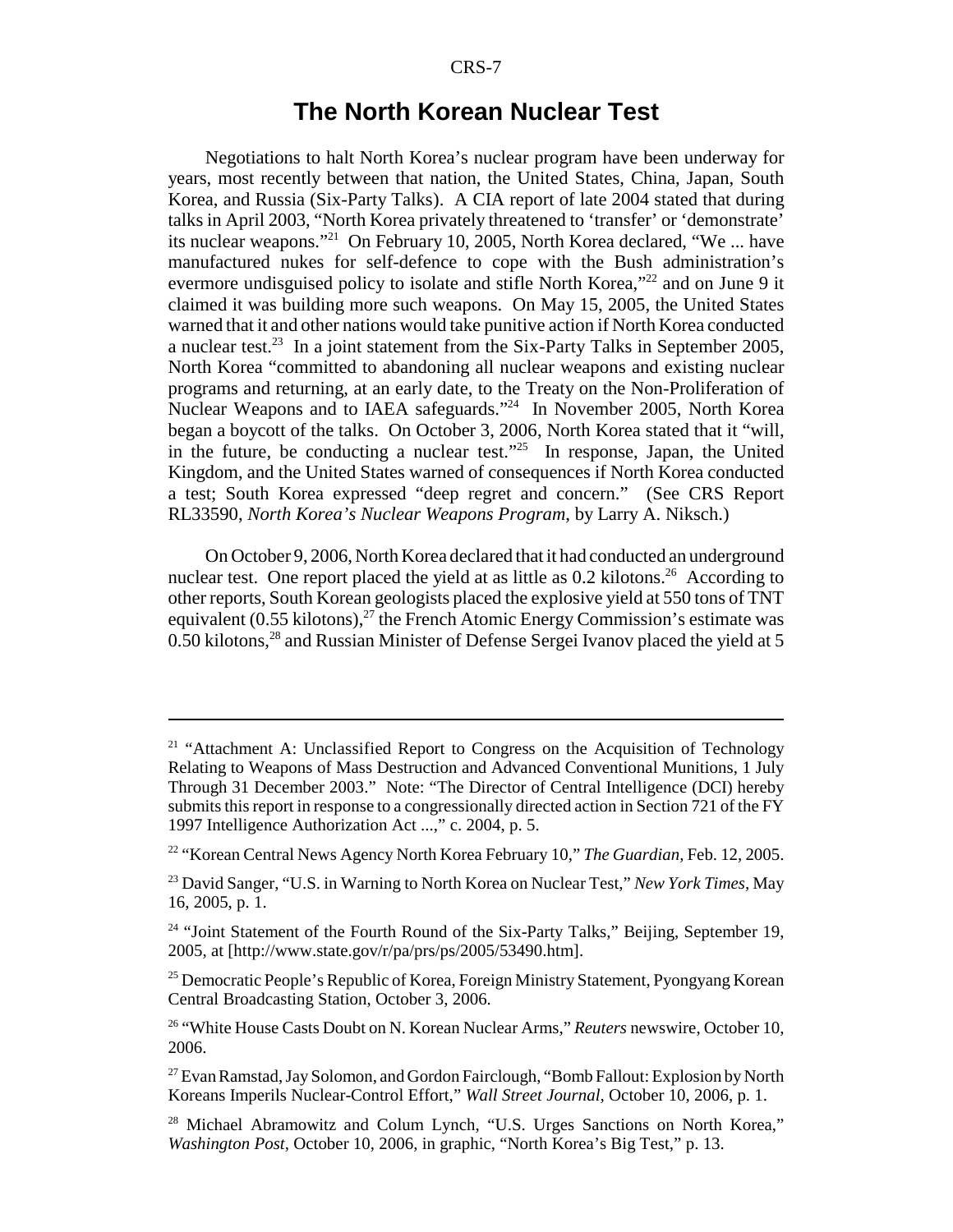to 15 kilotons.<sup>29</sup> For comparison, the Hiroshima bomb had a yield of 15 kilotons. A yield of less than a kiloton is well below the 9 or more kilotons of other nations' first nuclear tests,  $30$  and below the 4 kilotons that North Korea reportedly told China that it expected.<sup>31</sup> On October 16, the Office of the Director of National Intelligence released a statement on the test: "Analysis of air samples collected on October 11, 2006 detected radioactive debris which confirms that North Korea conducted an underground nuclear explosion in the vicinity of P'unggye on October 9, 2006. The explosion yield was less than a kiloton."32

Most U.S. observers cited in news reports believe that the event was a small nuclear explosion, but at most a partial success. One hypothesis is that, through poor design, the device did not implode properly, greatly reducing its yield.<sup>33</sup> Other hypotheses are that the device reduced the amount of plutonium used in order to conserve that material, or engineers sought to test the design rather than yield of the device, or the device was smaller and more sophisticated than anticipated.<sup>34</sup> On the latter point, Siegfried Hecker, former Director, Los Alamos National Laboratory, stated that the North Korean weapon designers most likely did not test a Nagasaki-type device (a basic implosion device) because they could have had high confidence, without testing, that such a device would work. Instead, his analysis is that the North Koreans most likely tested a more advanced design, even at the risk of partial failure, which is what the seismic signals appear to confirm. He considers it highly unlikely that they intentionally designed a mini-nuke. However, even if the test was not fully successful, he believes they learned much from the test.<sup>35</sup>

A more advanced warhead would be of greater military value to North Korea than a Nagasaki bomb because a missile could carry it, but further tests might well be needed to make the warhead militarily usable. The press carried reports that North Korea said it would not conduct further tests, but according to another report, Secretary of State Condoleezza Rice said that Chinese officials, briefing her on the North Korean situation, said nothing about a North Korean test halt.<sup>36</sup> It would take some time to prepare for another test by determining the lessons of the first test,

 $32$  U.S. Office of the Director of National Intelligence. Public Affairs Office. "Statement by the Office of the Director of National Intelligence on the North Korea Nuclear Test," October 16, 2006, ODNI News Release No. 19-06, 1 p.

<sup>33</sup> Dafna Linzer and Thomas Ricks, "U.S. Waits for Firm Information on Nature and Success of Device," *Washington Post,* October 11, 2006, p. 14.

34 Dafna Linzer, "Low Yield of Blast Surprises Analysts," *Washington Post,* October 10, 2006, p. 12.

<sup>35</sup> Personal communication, October 13, 2006.

<sup>36</sup> Burt Herman, "U.S. Says No Sign of NKorea Promise Not to Test; SKorea's Ex-President Warns of Backlash," *Associated Press Newswires,* October 21, 2006.

<sup>&</sup>lt;sup>29</sup> William Broad and Mark Mazzetti, "Blast May Be Only a Partial Success, Experts Say," *New York Times,* October 10, 2006, p. 8.

<sup>30</sup> James Sterngold, "U.S. Urges Sanctions to Restrain North Korea," *San Francisco Chronicle,* October 10, 2006, p. 1.

<sup>&</sup>lt;sup>31</sup> Broad and Mazzetti, "Blast May Be Only a Partial Success, Experts Say."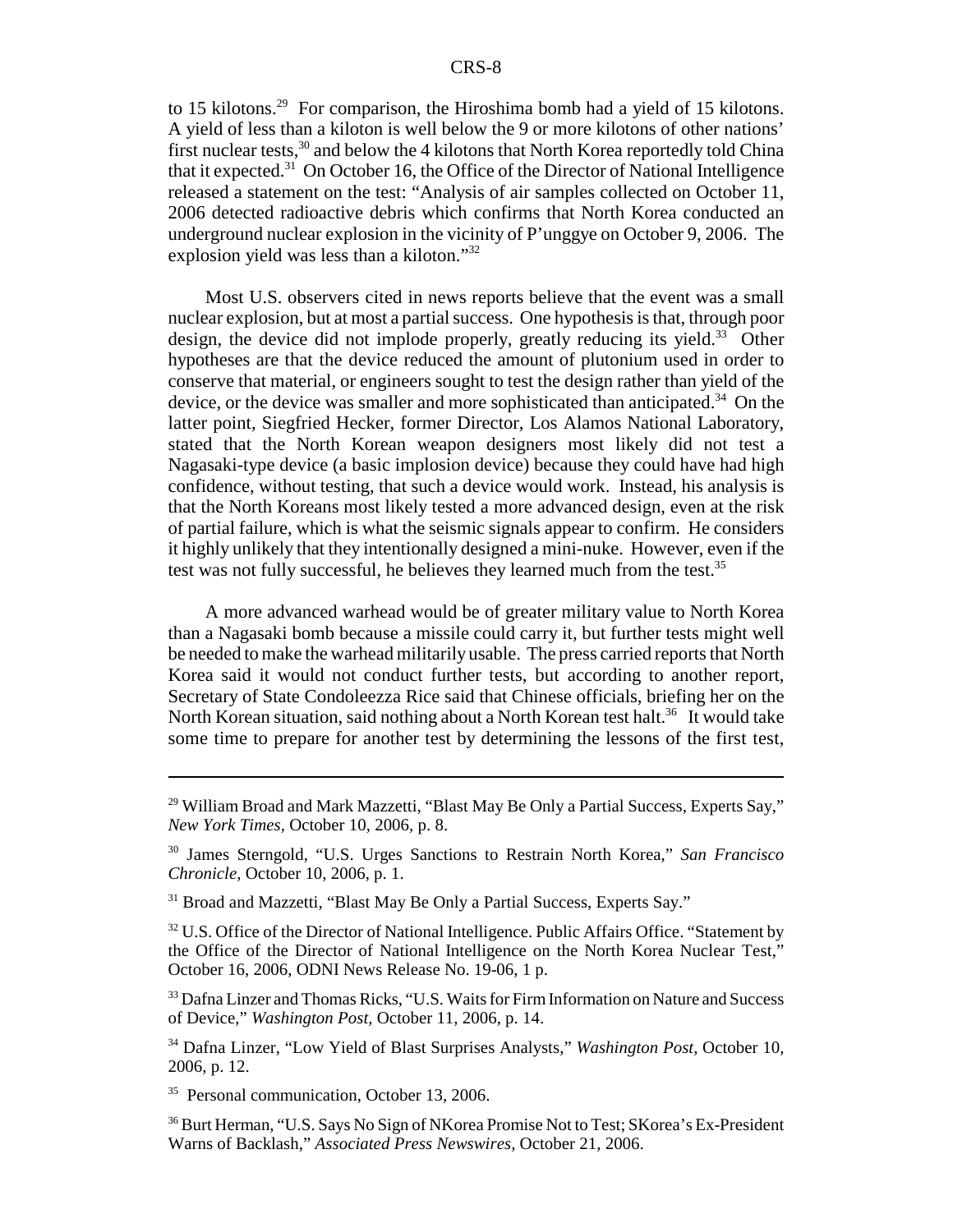redesigning the device, and testing components of the new design. A moratorium during that time would have little if any impact on its test program.

The figure below, prepared by Won-Young Kim of Columbia University's Lamont-Doherty Earth Observatory, contains seismograms of the North Korean explosion and an earthquake of similar seismic magnitude. The seismometers record data in three axes: "Z" is up-down, "EW" is east-west, and "NS" is north-south. "UNT" is underground nuclear test. The seismic station in Mudanjiang, in northeast China, is a few hundred miles north of the site of the explosion.

The seismic record of the event, when compared with recordings of a nearby earthquake, shows differences in the amplitudes and frequency content of specific arrivals of seismic waves that are diagnostic of an explosive source. Seismic waves from the earthquake (bottom three lines) build up over several seconds, while waves in the top three lines build up suddenly. Once the amplitudes are measured, the yield may be estimated, but this is complicated by factors such as the local geology and the specifics of the burial. Arthur Lerner-Lam, Associate Director for Seismology, Geology, and Tectonophysics, Lamont-Doherty Earth Observatory, Columbia University, said that the seismic record is not useful for determining whether the event was a nuclear or conventional explosion without making additional assumptions or inferences.<sup>37</sup> Mining explosions are typically detonated over several seconds in order to break rock efficiently, so their seismological signature can be



<sup>&</sup>lt;sup>37</sup> Personal communication, October 10, 2006.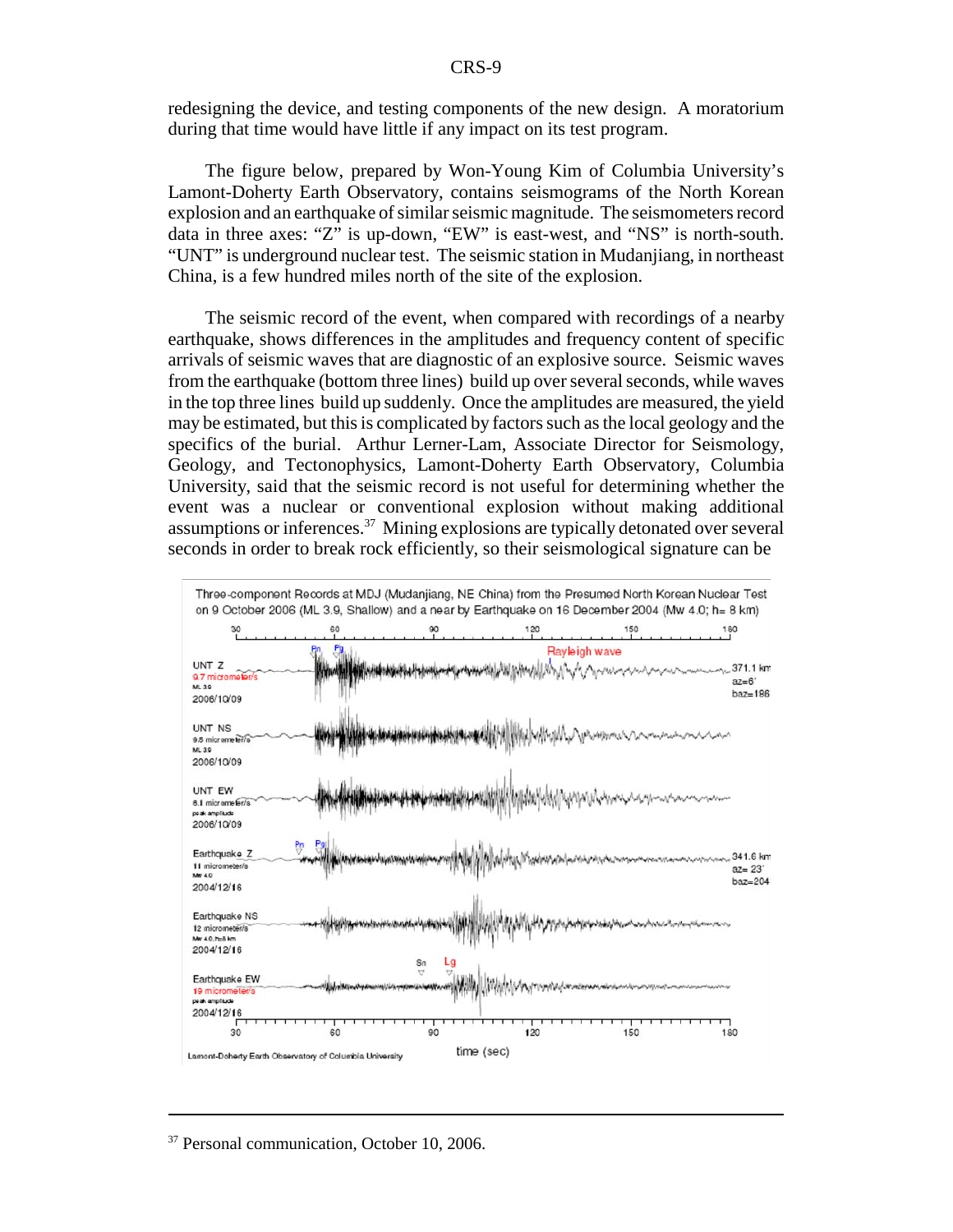interpreted in terms of such "ripple firing." However, if North Korea attempted to mimic the signature of a nuclear explosion by setting off all the explosive at the same time, Lerner-Lam said, it would be virtually impossible to discriminate between conventional and nuclear explosions using seismological data alone. Complementary observations provide more direct evidence. A nuclear explosion releases radioactive isotopes of certain gases. They may take days to reach the surface, but once they dissipate into the atmosphere, he said, they may be detected by specially-equipped aircraft or ground stations.<sup>38</sup>

The ability of the seismic network to detect an explosion that most sources place at or below one kiloton, and in one case as low as one-fifth of a kiloton, may hold implications for the CTBT. Supporters of the treaty would claim that the ability to detect subkiloton tests should negate arguments against the treaty based on allegations of inadequate monitoring capability. Critics would respond that evasion scenarios, such as testing during an earthquake or in a large underground cavity, could defeat monitoring efforts, and that even subkiloton tests could have value in developing nuclear weapons.

# **The CTBT: Negotiations and Key Provisions**

The Conference on Disarmament, or CD, calls itself "the sole multilateral disarmament negotiating forum of the international community." It is affiliated with and funded by the United Nations, yet is autonomous from the U.N. It operates by consensus; each member state can block a decision. On August 10, 1993, the CD gave its Ad Hoc Committee on a Nuclear Test Ban "a mandate to negotiate a CTB." On November 19, 1993, the United Nations General Assembly unanimously approved a resolution calling for negotiation of a CTBT. The CD's 1994 session opened in Geneva on January 25, with negotiation of a CTBT its top priority.

The priority had to do with extension of the Nuclear Non-Proliferation Treaty (NPT).39 That treaty entered into force in 1970. It divided the world into nuclear "haves" — the United States, Soviet Union, Britain, France, and China, the five declared nuclear powers, which are also the permanent five ("P5") members of the U.N. Security Council — and nuclear "have-nots." The P5 would be the only States Party to the NPT to have nuclear weapons, but they (and others) would negotiate in good faith on halting the nuclear arms race soon, on nuclear disarmament, and on general and complete disarmament. Nonnuclear weapon states saw attainment of a CTBT as the touchstone of good faith on these matters. The NPT provided for reviews every five years; a review in 1995, 25 years after it entered into force, would determine whether to extend the treaty indefinitely or for one or more fixed periods. The Review and Extension Conference of April-May 1995 extended the treaty indefinitely. Extension was accompanied by certain non-binding measures, including a Decision on Principles and Objectives for Nuclear Non-Proliferation and

<sup>&</sup>lt;sup>38</sup> For a technical analysis of the North Korean test, see Richard Garwin and Frank von Hippel, "A Technical Analysis: Deconstructing North Korea's October 9 Nuclear Test," *Arms Control Today,* November 2006.

 $39$  For text of the treaty, see [http://www.state.gov/t/isn/trty/16281.htm#treaty].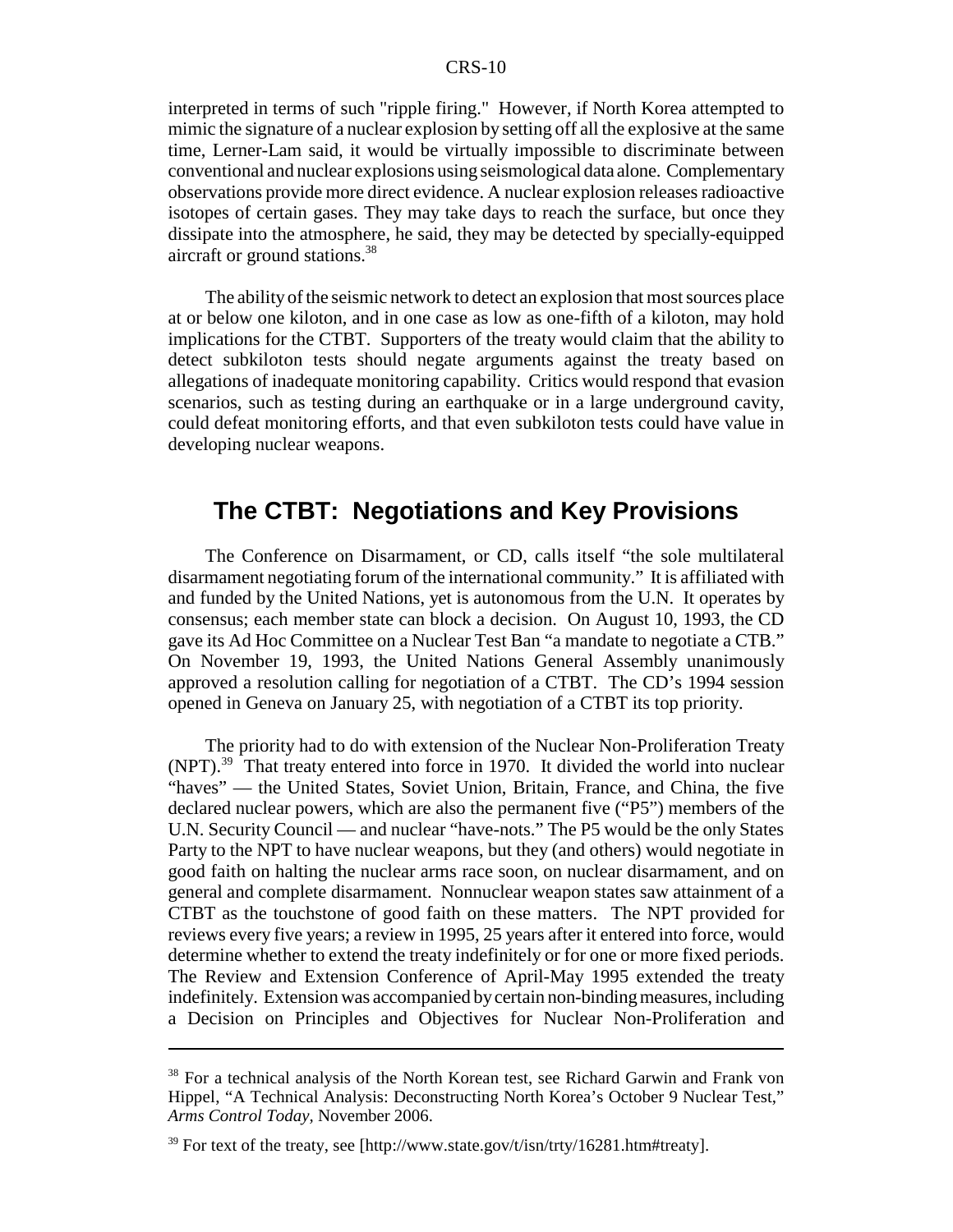Disarmament that set forth goals on universality of the NPT, nuclear weapon free zones, etc., and stressed the importance of completing "the negotiations on a universal and internationally and effectively verifiable Comprehensive Nuclear-Test-Ban Treaty no later than 1996."

The extension decision, binding on States Party to the NPT, was contentious. Nonnuclear States Party argued that the P5 failed to meet their NPT obligations by not concluding a CTBT. They saw progress on winding down the arms race as inadequate. They assailed the NPT as discriminatory because it divides the world into nuclear and nonnuclear states, and argued for a regime in which no nation has nuclear weapons. The CTBT, in their view, symbolized this regime because, unlike the NPT, the P5 would give up something tangible, the ability to develop new sophisticated warheads. Some nonnuclear states saw NPT extension as their last source of leverage for a CTBT. Other nonnuclear states felt that the NPT was in the interests of all but would-be proliferators, that anything less than indefinite extension would undermine the security of most nations, and that the NPT was too important to put at risk as a means of pressuring the P5 for a CTBT. The explicit linkage finally drawn between CTBT and NPT lent urgency to negotiations on the former.

The CD reached a draft treaty in August 1996. India argued that the CTBT "should be securely anchored in the global disarmament context and be linked through treaty language to the elimination of all nuclear weapons in a time bound framework."40 India also wanted a treaty to bar weapons research not involving nuclear tests. The draft treaty did not meet these conditions, which the nuclear weapon states rejected, so India vetoed it at the CD on August 20, barring it from going to the U.N. General Assembly as a CD document. As an alternate way to open the treaty for signing, Australia on August 23 asked the General Assembly to consider a resolution to adopt the draft CTBT text and for the Secretary-General to open it for signing so it could be adopted by a simple majority, or by the two-thirds majority that India sought, avoiding the need for consensus. A potential pitfall was that the resolution (the treaty text) was subject to amendment, yet the nuclear weapon states viewed amendments as unacceptable. India did not raise obstacles to the vote, which was held September 10, with 158 nations in favor, 3 against (India, Bhutan, and Libya), 5 abstentions, and 19 not voting.

A sixth 5-year NPT review conference was held April 24-May 19, 2000, in New York. U.S. rejection of the CTBT, lack of Chinese ratification, U.S. efforts to seek renegotiation of the ABM Treaty, and efforts to ban nuclear weapons in the Middle East led some to fear dire outcomes from the conference. However, some contentious issues were ironed out, some were avoided, and concessions were made. For example, a joint statement by the P5 to the conference on May 1 said, "No efforts should be spared to make sure that the CTBT is a universal and internationally and

<sup>40</sup> India. Embassy. "Statement by Ms. Arundhati Ghose, Ambassador/Permanent Representative of India to UN, Geneva, in the Plenary of the Conference on Disarmament on January 25, 1996," at [http://www.indianembassy.org/policy/Disarmament/cd(jan2596) .htm].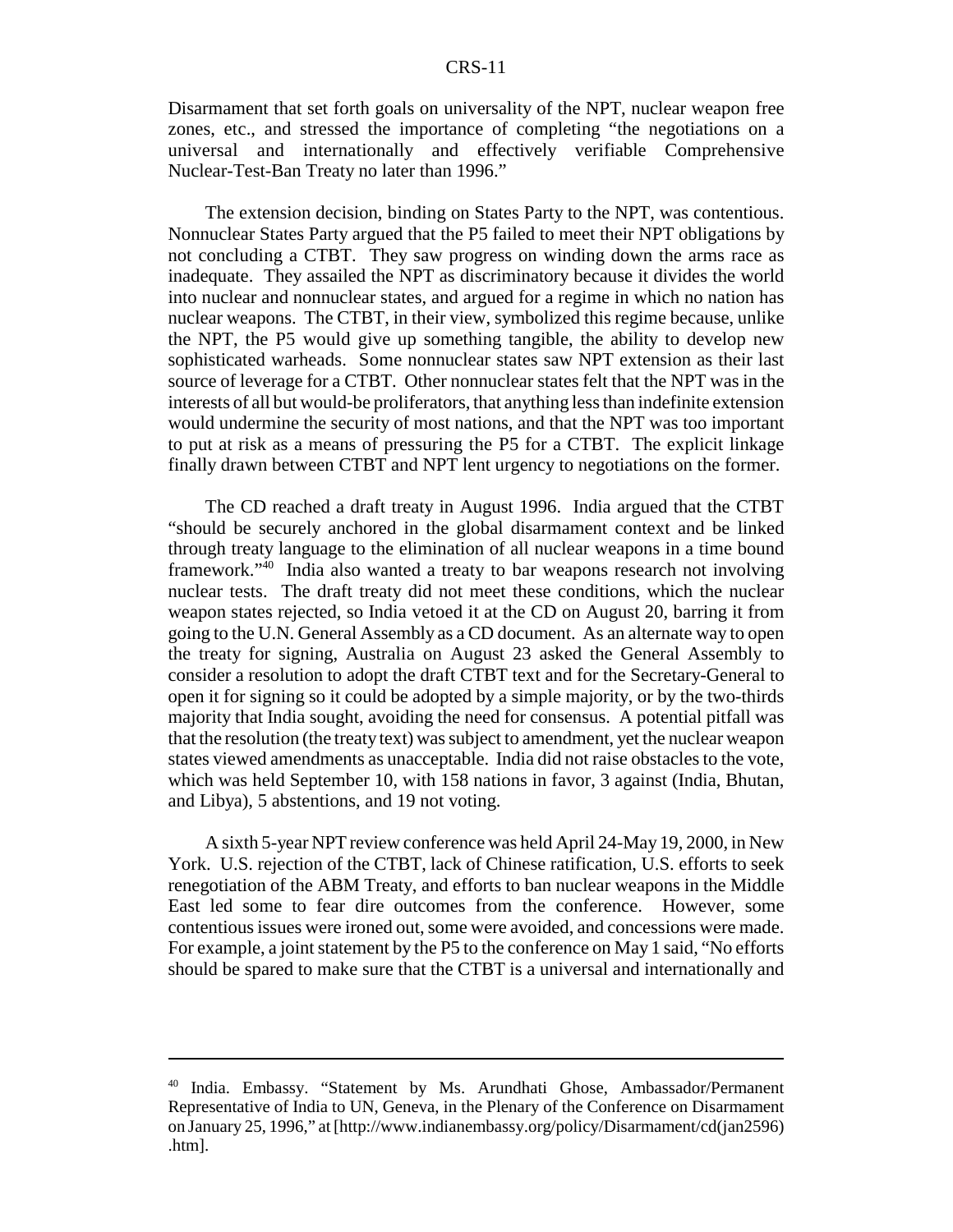effectively verifiable treaty and to secure its earliest entry into force."41 As a result of effort by many nations, the final document of the conference was adopted by consensus. The document included a 13-step Nuclear Disarmament Plan of Action, the first two elements of which called for the early entry into force of the treaty and a moratorium on nuclear explosions pending entry into force.

At the NPT Review Conference of May 2005, the CTBT was a point of contention. For example, Alberto Romulo, Secretary of Foreign Affairs, Republic of the Philippines, said, "Plans to develop new nuclear weapons technology and failure to bring the Comprehensive Test Ban Treaty (CTBT) into force seriously erode the historic foundations of the NPT."42 Ihor Dolhov, Deputy Foreign Minister for Foreign Affairs of Ukraine, said, "Ukraine continues to underscore the importance and urgency of an early entry into force of the Treaty and calls upon all States who have not yet done so to adhere to the Treaty without delay and unconditionally..."43 Ambassador Ronaldo Sardenberg of Brazil said, "Brazil has consistently called for the universalization of the CTBT, which we consider to be an essential element of the disarmament and non-proliferation regime." <sup>44</sup>

The balance of this section summarizes key CTBT provisions.<sup>45</sup>

*Scope* (Article I): The heart of the treaty is the obligation "not to carry out any nuclear weapon test explosion or any other nuclear explosion." This formulation bars even very low yield tests, as some in the nuclear weapon states had wanted, and bars peaceful nuclear explosions, as China had wanted, but rejects India's concern that a CTBT should "leave no loophole for activity, either explosive based or

<sup>&</sup>lt;sup>41</sup> France. Embassy of France in the United States. "2000 Review Conference of the Parties to the Treaty on the Non-Proliferation of Nuclear Weapons: Statement by the Delegations of France, The People's Republic of China, The Russian Federation, The United Kingdom of Great Britain and Northern Ireland and The United States of America," New York, May 1, 2000, at [http://www.ambafrance-us.org/news/statmnts/2000/tnp5.asp].

 $42$  Philippines. Mission to the United Nations. "Collective Action: Regional Responsibility and Global Accountability Towards a World Free of Nuclear Weapons, Statement by H.E. Dr. Alberto G. Romulo, Secretary of Foreign Affairs, Republic of the Philippines, at the General Debate of the 2005 Review Conference of the Nuclear Non-Proliferation Treaty, New York, 11 May 2005," p. 2, at [http://www.un.org/events/npt2005/statements/npt11 philippines.pdf].

<sup>&</sup>lt;sup>43</sup> Ukraine. Permanent Mission of Ukraine to the United Nations. "Statement by H.E. Mr. Ihor Dolhov, Deputy Minister for Foreign Affairs of Ukraine, at the 2005 NPT Review Conference, New York, 5 May 2005," p. 4, at [http://www.un.org/events/npt2005/ statements/npt05ukraine.pdf].

<sup>44</sup> Brazil. "VII Review Conference of Treaty on the Non-Proliferation of Nuclear Weapons, Statement by the Head of the Delegation of Brazil, Ambassador Ronaldo Sardenberg, New York, 2 May 2005," p. 4, at [http://www.un.org/events/npt2005/statements/npt04brazil.pdf].

<sup>45</sup> For treaty text and analysis, see U.S. Congress. Senate. *Comprehensive Nuclear Test-Ban Treaty: Message from the President of the United States Transmitting Comprehensive Nuclear Test-Ban Treaty...,* Treaty Doc. 105-28, September 23, 1997. Washington: GPO, 1997, xvi + 230 p, or [http://www.state.gov/t/isn/trty/16411.htm].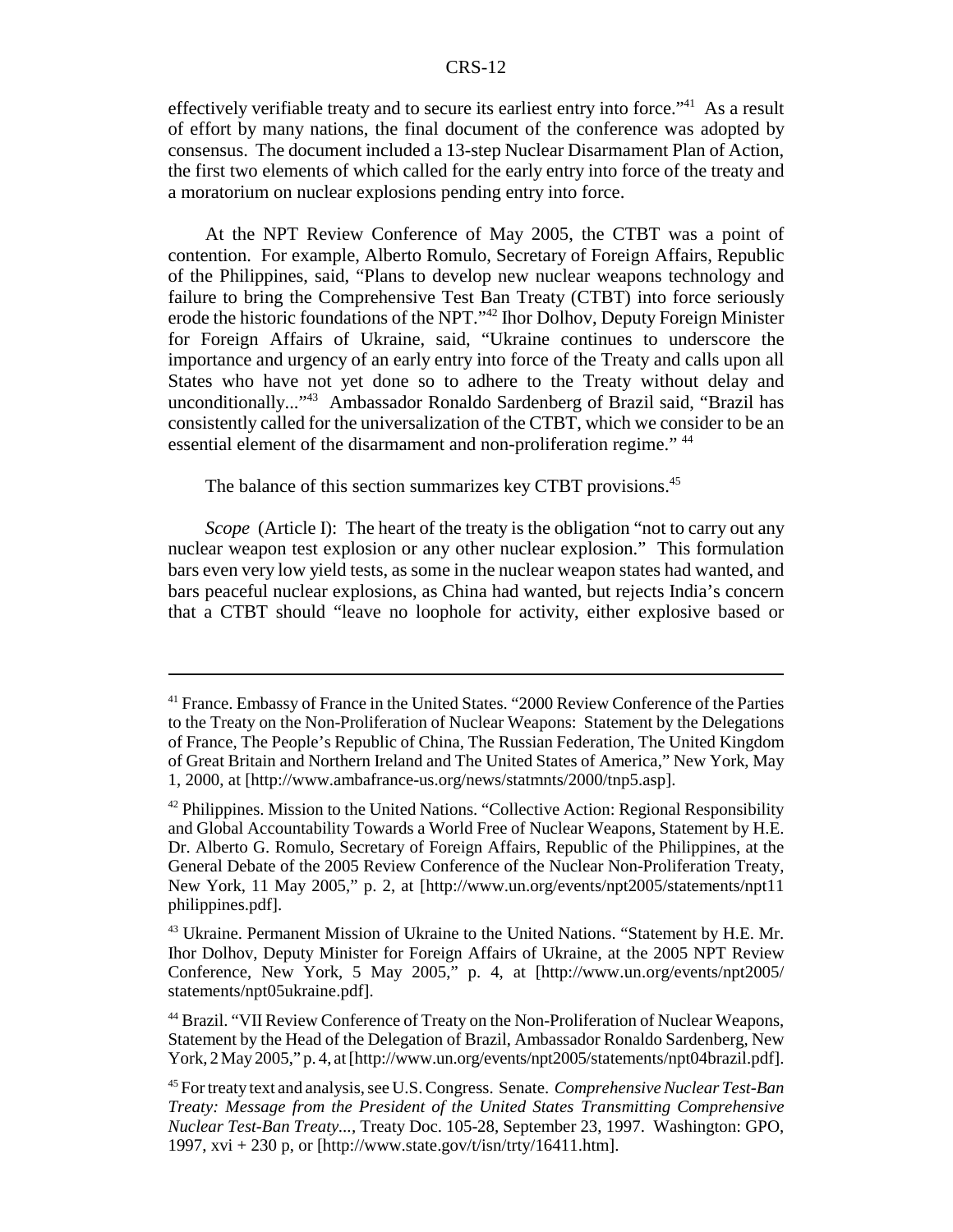non-explosive based, aimed at the continued development and refinement of nuclear weapons."46

*Organization* (Article II): The treaty establishes a Comprehensive Nuclear-Test-Ban Treaty Organization (CTBTO), composed of all member states, to implement the treaty. $47$  Three groups are under this Organization. The Conference of States Parties, composed of a representative from each member state, shall meet in annual and special sessions to consider and decide issues within the scope of the treaty and oversee the work of the other groups. An Executive Council with 51 member States shall, among other things, take action on requests for on-site inspection, and may request a special session of the Conference. A Technical Secretariat shall carry out verification functions, including operating an International Data Center, processing and reporting on data from an International Monitoring System, and receiving and processing requests for on-site inspections.

*Verification* (Article IV): The treaty establishes a verification regime. It provides for collection and dissemination of information, permits States Party to use national technical means of verification, and specifies verification responsibilities of the Technical Secretariat. It establishes an International Monitoring System (IMS) with 321 stations in 90 countries, provides for consultation on "possible noncompliance," and provides for on-site inspections. As of January 26, 2006, 156 stations had been certified, 219 had been fully constructed, and 304 site surveys had been completed.<sup>48</sup>

*Review of the Treaty* (Article VIII): The treaty provides for a conference ten years after entry into force (unless a majority of States Party decide not to hold such a conference) to review the treaty's operation and effectiveness. Further review conferences may be held at subsequent intervals of ten years or less.

*Duration and Withdrawal* (Article IX): "This treaty shall be of unlimited duration." However, "Each State Party shall, in exercising its national sovereignty, have the right to withdraw from this Treaty if it decides that extraordinary events related to the subject matter of this Treaty have jeopardized its supreme interests." President Clinton indicated his possible willingness to withdraw from the Treaty using this withdrawal provision, which is common to many arms control agreements, in his speech of August 11, 1995, discussed below, as one of several conditions under which the United States would enter the CTBT.

*Entry into force* (Article XIV): The treaty shall enter into force 180 days after 44 states named in Annex 2 have deposited instruments of ratification, but not less than two years after the treaty is opened for signature. If the treaty has not entered into force three years after being opened for signature, and if a majority of states that have deposited instruments of ratification so desire, a conference of these states shall be held to decide how to accelerate ratification. Unless otherwise decided,

<sup>46</sup> India, "Statement by Ms. Arundhati Ghose, ... January 25, 1996."

 $47$  For further information on the CTBTO, see its website at [http://www.ctbto.org].

<sup>&</sup>lt;sup>48</sup> Information provided by Department of State, July 7, 2006.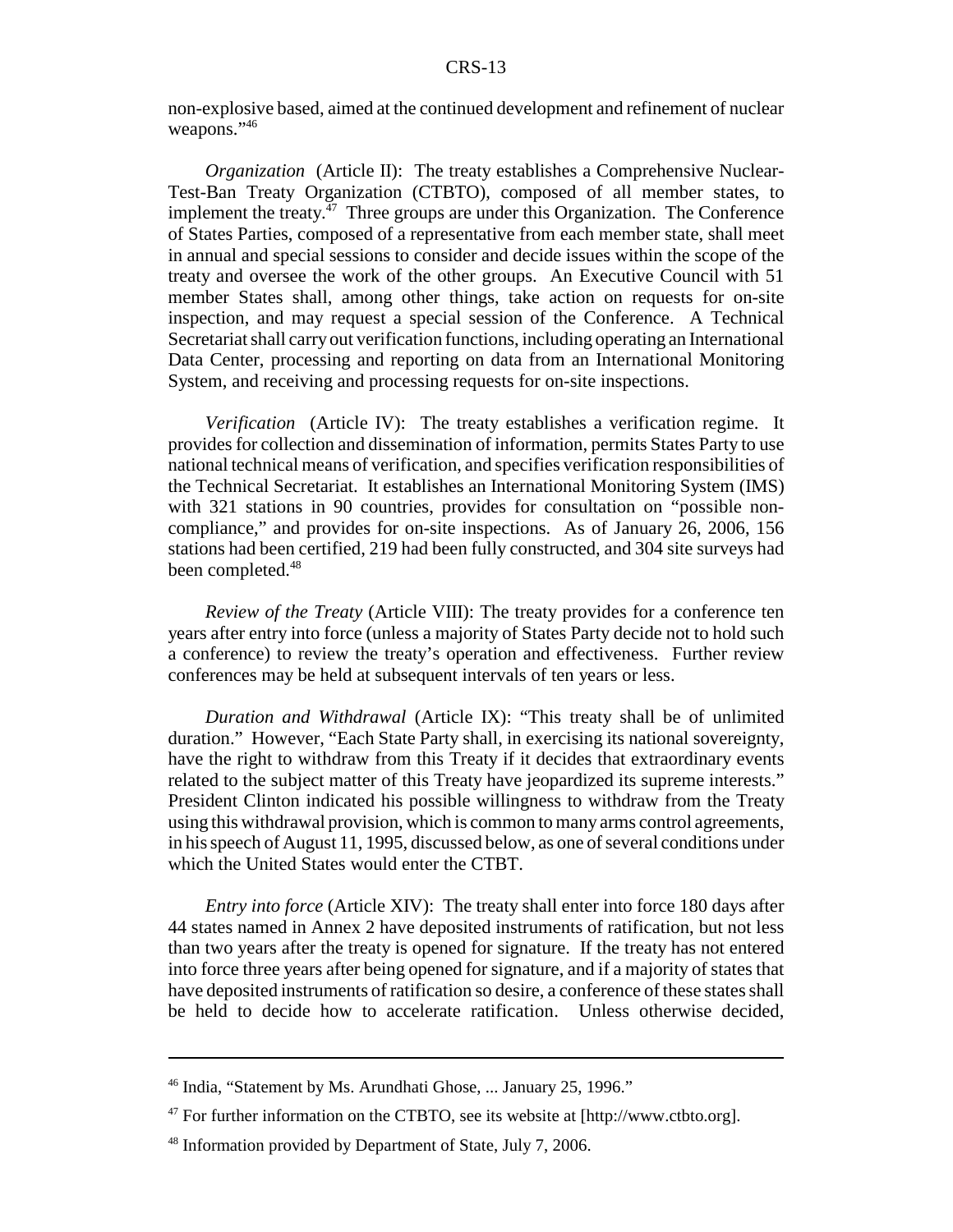subsequent conferences of this type shall be held annually until entry into force occurs. The 44 states are the ones with nuclear reactors that participated in the work of the CD's 1996 session and were CD members as of June 18, 1996. This formulation includes nuclear-capable states and nuclear threshold states (in particular Israel, which, along with other States, joined the CD on June 17, 1996), and excludes the former Yugoslavia. Of the 44, three states — India, North Korea, and Pakistan — had not signed the treaty and 10 had not ratified it as of November 2006.

*Protocol:* The Protocol provides details on the International Monitoring System and on functions of the International Data Center (Part I); spells out on-site inspection procedures in great detail (Part II); and provides for certain confidencebuilding measures (Part III). Annex 1 to the Protocol lists International Monitoring System facilities: seismic stations, radionuclide stations and laboratories, hydroacoustic stations, and infrasound stations. Annex 2 provides a list of variables that, among others, may be used in analyzing data from these stations to screen for possible explosions.

# **Preparing for Entry into Force**

States that had signed the CTBT established the Preparatory Commission (PrepCom) for the Comprehensive Nuclear-Test-Ban Treaty Organization (CTBTO) to prepare for entry into force of the treaty, such as by creating the structures and instruments of the CTBT. The PrepCom states that its main task "is to establish the global verification regime foreseen in the Treaty so that it will be operational by the time the Treaty enters into force." The PrepCom held 26 meetings from November 1996 through June 2006; the next is scheduled for November 13-17, 2006. Eight meetings of CTBTO working groups and advisory groups are scheduled for 2006. CTBTO also holds training sessions, workshops, etc.

U.S. funding for the PrepCom is: FY2002 actual, \$16.6 million; FY2003 actual, \$18.2 million; FY2004 actual, \$18.9 million; FY2005 actual, \$18.8 million; FY2006 estimate, \$14.2 million. These funds are in the International Affairs Function 150 budget in Nonproliferation, Antiterrorism, Demining, and Related Programs. The FY2007 budget justification stated that these funds "pay the U.S. share for the ongoing development and implementation of the International Monitoring System (IMS), which supplements U.S. capabilities to detect nuclear explosions. Since the United States does not seek ratification and entry-into-force of the CTBT, none of the funds will support Preparatory Commission activities that are not related to the IMS."49 The FY2006 request was \$14.4 million; the foreign operations conference report urged the State Department "to include sufficient funds for CTBT" in the FY2007 request. The FY2007 request is \$19.8 million.

Entry-into-force conferences under Article XIV were held in October 1999, November 2001, September 2003, and September 2005, and there have been other calls

<sup>49</sup> U.S. [no agency listed]. Summary and Highlights, *International Affairs Function 150, Fiscal Year 2007 Budget Request,* p. 40, at [http://www.state.gov/documents/organization/ 60297.pdf].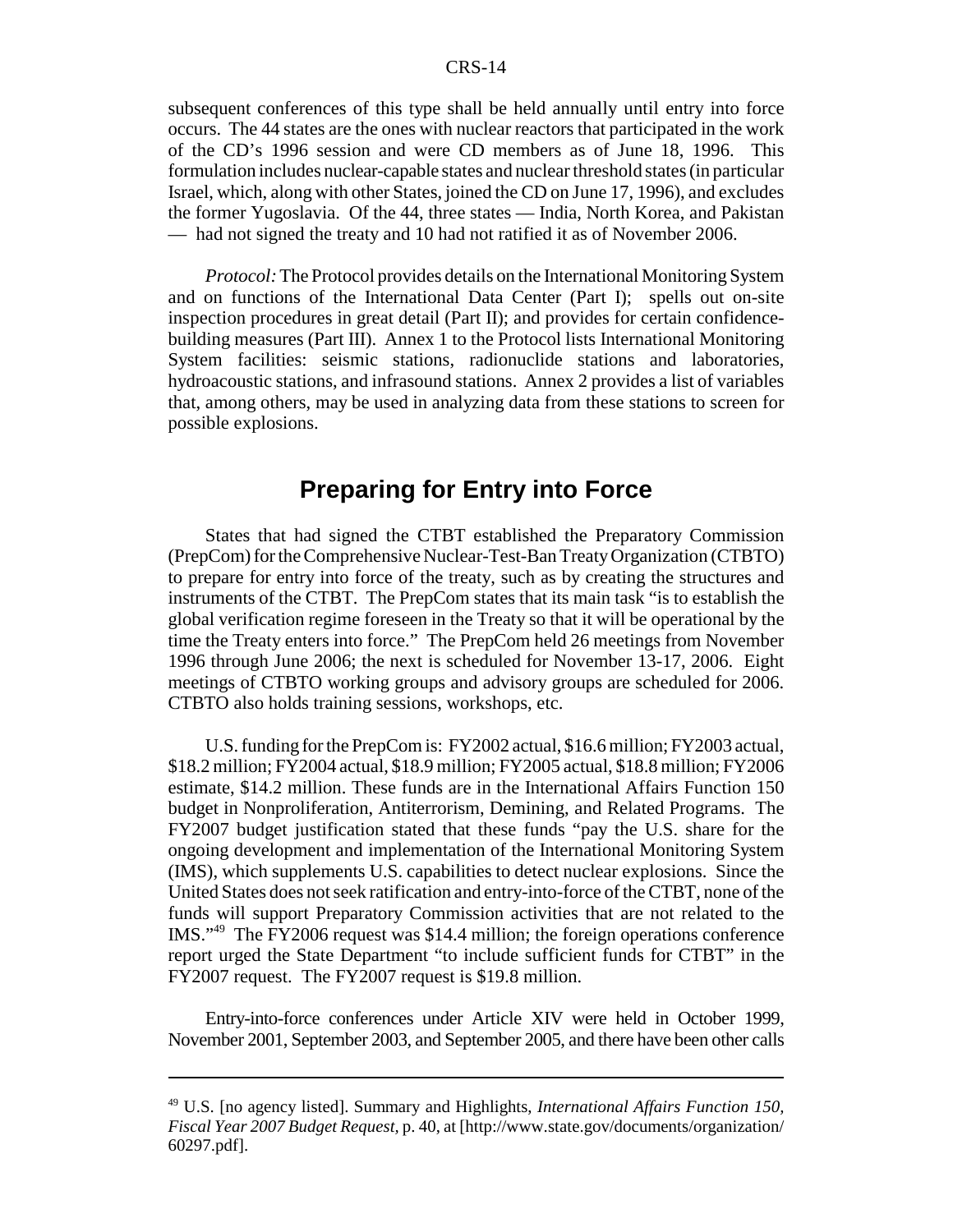for entry into force. In September 2002, a statement by 18 foreign ministers, including those of Britain, France, and Russia, called for early entry into force. On November 22, 2002, the U.N. General Assembly adopted resolution 57/100 (164 for, 1 against (U.S.A.), 5 abstentions) urging states to maintain their nuclear test moratoria and urging states that had not signed and ratified the CTBT to do so as soon as possible and to avoid actions that would defeat its object and purpose. In a message to the 2003 conference, U.N. Secretary-General Kofi Annan urged the nations that had to ratify the treaty for it to enter into force, and especially North Korea, to ratify, and urged continuing the moratorium: "No nuclear testing must be tolerated under any circumstances."50 A conference of the Non-Aligned Movement, which has 116 members, ended on February 25, 2003. Its Final Document stated that the heads of state or government "stressed the significance of achieving universal adherence to the Comprehensive Nuclear-Test-Ban Treaty (CTBT), including by all the Nuclear Weapons States."51 On September 23, 2004, foreign ministers from 42 nations called for prompt ratification of the CTBT, especially by nations whose ratification is required for entry into force.<sup>52</sup> The Article XIV conference of 2005 adopted its draft final declaration, which called on all states to sign and ratify the treaty "without delay," especially those states required for entry into force, and adopted 12 measures to promote entry into force. A report by the Weapons of Mass Destruction Commission, an international commission organized by Sweden, issued a report in June 2006 that, among other things, urged all states that have not done so to sign and ratify the CTBT "unconditionally and without delay." It recommended that the 2007 conference of CTBT signatories "should address the possibility of a provisional entry into force of the treaty." It stated, "The Commission believes that a U.S. decision to ratify the CTBT would strongly influence other countries to follow suit. It would decisively improve the chances for entry into force of the treaty and would have more positive ramifications for arms control and disarmament than any other single measure."53 In September 2006, to mark the tenth anniversary of the CTBT's opening for signature, 59 foreign ministers issued a joint statement on the treaty that "[calls] upon all States that have not yet done so to sign and ratify the Treaty without delay, in particular those whose ratification is needed for its entry into force."54

<sup>50</sup> U.N. "No Nuclear Testing Must Be Tolerated under Any Circumstances." Press Release SG/SM/8843, DC/2885, September 3, 2003, at [http://www.un.org/News/Press/docs/2003/ sgsm8843.doc.htm].

<sup>51</sup> Non-Aligned Movement, Kuala Lumpur Summit, February 20-25, 2003, "Non-Aligned Movement Conference Stresses Importance of CTBT," at [http://pws.ctbto.org/press\_centre/ featured\_articles/250203\_nam.html].

<sup>52</sup> Japan. Ministry of Foreign Affairs. "Joint Ministerial Statement on the CTBT," New York, Sept. 23, 2004, [http://www.mofa.go.jp/policy/un/disarmament/ctbt/joint0409.html].

<sup>53</sup> Weapons of Mass Destruction Commission, *Weapons of Terror: Freeing the World of Nuclear, Biological and Chemical Arms.* June 2006, p. 107, 108, at [http://www. wmdcommission.org/files/Weapons\_of\_Terror.pdf].

<sup>&</sup>lt;sup>54</sup> "Joint Ministerial Statement on the CTBT," New York, September 20, 2006, at [http://www.armscontrol.org/pdf/20060920\_CTBT\_Joint\_Ministerial\_Statement.pdf#sea rch=%22%20%22joint%20ministerial%20statement%20on%20the%20ctbt%22%22].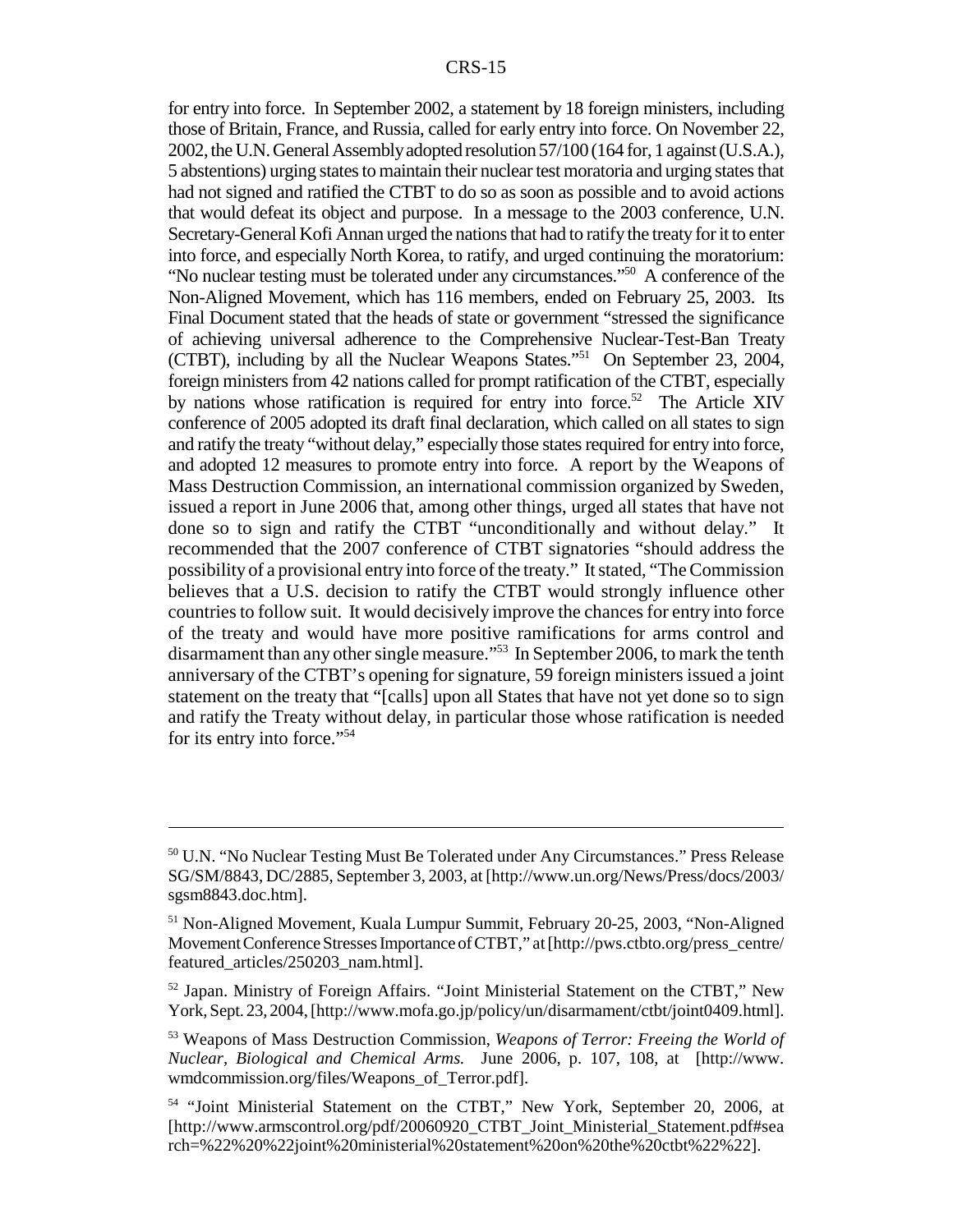# **Stockpile Stewardship**

P5 states want to maintain their nuclear warheads under a CTBT and assert that they need computers and scientific facilities to do so. They also want to retain the ability to resume testing if other nations leave a CTBT, or if maintaining high confidence in key weapons requires testing. Nonnuclear nations fear that the P5 will continue to design new warheads under a CTBT, with computation and nonnuclear experiments replacing testing. Maintaining nuclear weapons, especially without testing, is termed "stockpile stewardship." This is a contentious issue. This section focuses on the U.S. debate.

Stewardship bears on Senate advice and consent to CTBT ratification. Beginning with the Nuclear Test Ban Treaty of 1963, the United States has implemented "safeguards," or unilateral steps to maintain its nuclear weapons capability consistent with treaty limitations. President Kennedy's agreement to safeguards was critical for obtaining Senate approval of the 1963 treaty. The safeguards were modified most recently by President Clinton. In his August 11, 1995, speech announcing a zero-yield CTBT as a goal, he stated:

As a central part of this decision, I am establishing concrete, specific safeguards that define the conditions under which the United States will enter into a comprehensive test ban. These safeguards will strengthen our commitments in the areas of intelligence, monitoring and verification, stockpile stewardship, maintenance of our nuclear laboratories, and test readiness.<sup>55</sup>

These safeguards are: Safeguard A: "conduct of a Science Based Stockpile Stewardship program to insure a high level of confidence in the safety and reliability of nuclear weapons in the active stockpile"; Safeguard B: "maintenance of modern nuclear laboratory facilities and programs"; Safeguard C: "maintenance of the basic capability to resume nuclear test activities prohibited by the CTBT"; Safeguard D: "a comprehensive research and development program to improve our treaty monitoring"; Safeguard E: intelligence programs for "information on worldwide nuclear arsenals, nuclear weapons development programs, and related nuclear programs"; and Safeguard F: the understanding that if the Secretaries of Defense and Energy inform the President "that a high level of confidence in the safety or reliability of a nuclear weapon type which the two Secretaries consider to be critical to our nuclear deterrent could no longer be certified, the President, in consultation with Congress, would be prepared to withdraw from the CTBT under the standard 'supreme national interests' clause in order to conduct whatever testing might be required."56

<sup>55</sup> President William J. Clinton, "Remarks Announcing a Comprehensive Nuclear Weapons Test Ban," August 11, 1995, in U.S. National Archives and Records Administration. Office of the Federal Register. *Weekly Compilation of Presidential Documents,* August 14, 1995, p. 1432.

<sup>56</sup> U.S. White House. Office of the Press Secretary. "Fact Sheet: Comprehensive Test Ban Treaty Safeguards," August 11, 1995, 1 p.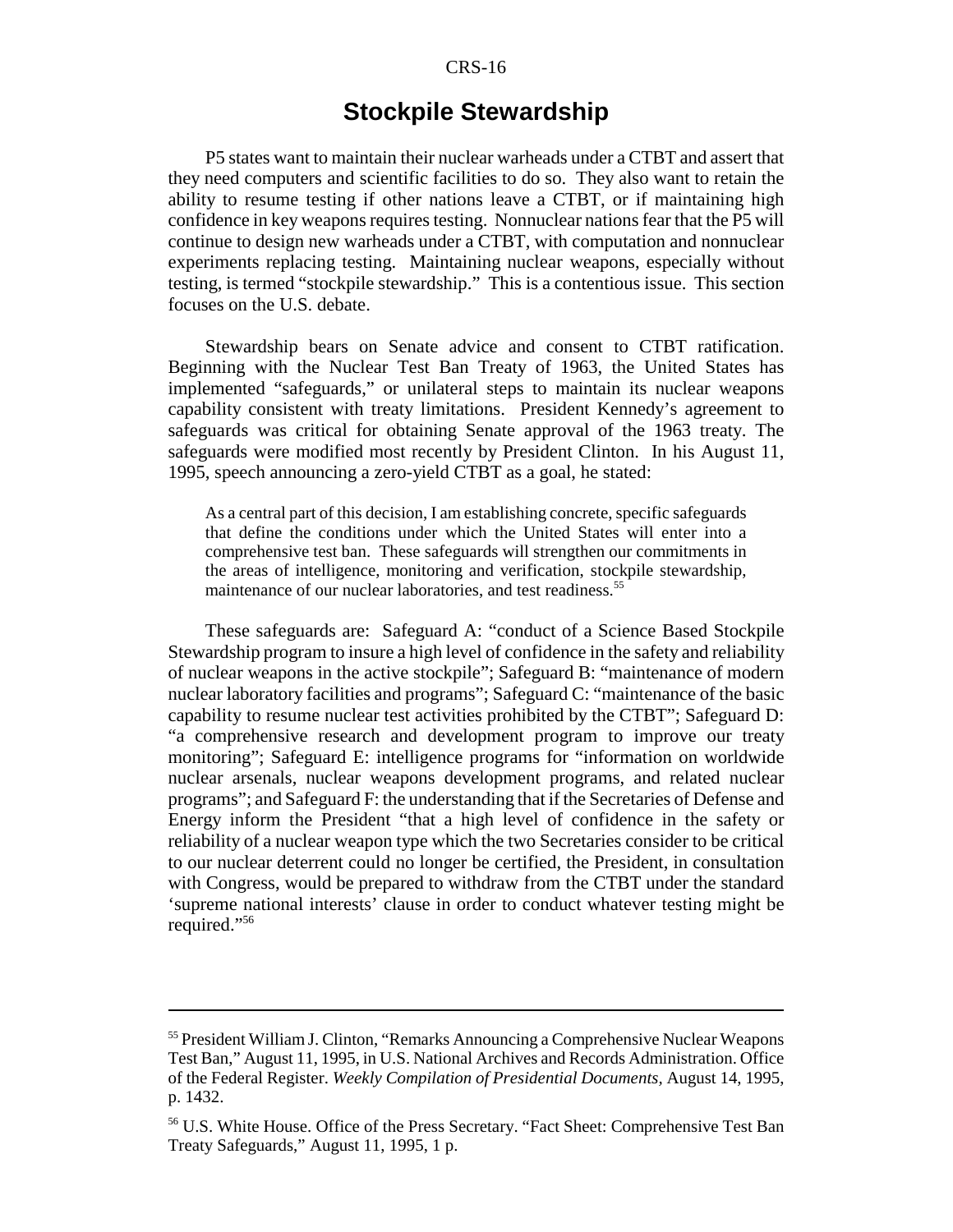Regarding the stewardship program, President Clinton said that the Secretary of Energy and the directors of the nuclear weapons laboratories had assured him that the United States could maintain its nuclear deterrent under a CTBT through a program of science-based stockpile stewardship. "In order for this program to succeed," he said, "both the administration and the Congress must provide sustained bipartisan support for the stockpile stewardship program over the next decade and beyond."57

The ability of the stewardship program to maintain nuclear weapons without testing was a crucial issue in the Senate debate on the CTBT. The treaty's opponents claimed that stewardship offered no guarantee of maintaining weapons, and that experiments, computer models, and other techniques might offer no clue to some problems that develop over time. They further argued that it could be perhaps a decade before the tools for the program were fully in place, and by that time many weapon designers with test experience would have retired. Supporters held that the program was highly likely to work, having already certified the stockpile three times, and that safeguard "F" provided for U.S. withdrawal from the treaty in the event high confidence in a key weapon type could not be maintained without testing. By March 2005, DOD and DOE had completed the ninth stockpile certification.

Congress established the National Nuclear Security Administration (NNSA) in 1999 as a semiautonomous DOE agency to manage stewardship and related programs. In NNSA's budget, stewardship is funded by the Weapons Activities account, the main elements of which are Directed Stockpile Work, activities directly supporting weapons in the stockpile; Campaigns, technical efforts to develop and maintain capabilities to certify the stockpile for the long term; and Readiness in Technical Base and Facilities, mainly infrastructure and operations for the weapons complex. Appropriations were: FY2001, \$5.006 billion; FY2002, \$5.429 billion; FY2003, \$5.954 billion; FY2004, \$6.447 billion; FY2005, \$6.626 billion; and FY2006, \$6.370 billion. The FY2007 request is \$6.408 billion. (See CRS Report RL33346, *Energy and Water Development: FY2007 Appropriations*, coordinated by Carl E. Behrens.)

*Subcritical experiments (SCEs):* As part of the stockpile stewardship program, NNSA is conducting SCEs. CRS offers the following definition based on documents and on discussions with DOE and laboratory staff: "Subcritical experiments at Nevada Test Site involve chemical high explosives and fissile materials in configurations and quantities such that no self-sustaining nuclear fission chain reaction can result. In these experiments, the chemical high explosives are used to generate high pressures that are applied to the fissile materials." The only fissile material that has been used in SCEs is plutonium. All SCEs to date have been conducted in a tunnel complex, about 1,000 feet underground at Nevada Test Site. The complex could contain explosions up to 500 pounds of explosive and associated plutonium. Another SCE, "Unicorn," was conducted in a "down-hole" or vertical

<sup>57</sup> President William J. Clinton, "Statement on a Comprehensive Nuclear Weapons Test Ban," August 11, 1995, in U.S. National Archives and Records Administration. Office of the Federal Register. *Weekly Compilation of Presidential Documents,* August 14, 1995, p. 1433.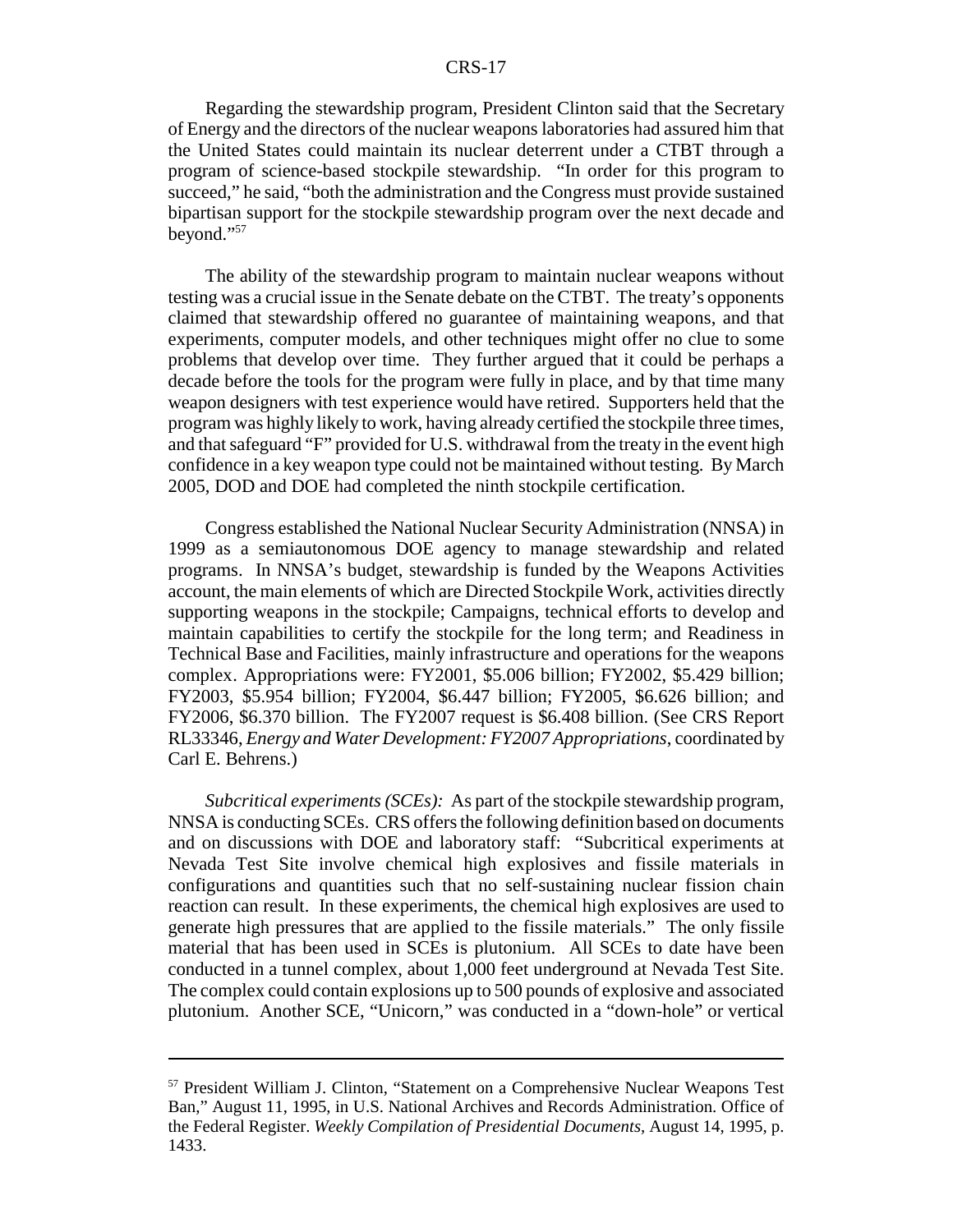shaft configuration similar to an underground nuclear test, not in a tunnel, to exercise operational readiness.58 SCEs try to determine if radioactive decay of aged plutonium would degrade weapon performance. Several SCEs have been used to support certification of the W88 pit. (A pit is the "trigger" of a thermonuclear weapon.) In 1998, Secretary of Energy Bill Richardson called SCEs "a key part of our scientific program to provide new tools and data that assess age-related complications and maintain the reliability and safety of the nation's nuclear deterrent."<sup>59</sup> As they produce no chain reaction, the Clinton Administration saw them as consistent with the CTBT. Critics counter that they would help design new weapons without testing; are unnecessary; may look like nuclear tests if not monitored intrusively; and are inconsistent with the spirit of a CTBT, which, critics believe, is aimed at halting nuclear weapons development, not just testing. NNSA stated that subcritical experiments cost between  $$5$  million and  $$30$  million.<sup>60</sup> (For further information on subcritical experiments and test readiness, see CRS Report RL32130, *Nuclear Weapon Initiatives: Low-Yield R&D, Advanced Concepts, Earth Penetrators, Test Readiness*, by Jonathan Medalia.)

The 23 SCEs held so far are: *1997:* Rebound, July 2; Holog, September 18; *1998:* Stagecoach, March 25; Bagpipe, September 26; Cimarron, December 11; *1999:* Clarinet, February 9; Oboe, September 30; Oboe 2, November 9; *2000:* Oboe 3, February 3; Thoroughbred, March 22; Oboe 4, April 6; Oboe 5, August 18; Oboe 6, December 14; *2001:* Oboe 8, September 26; Oboe 7 (held after Oboe 8), December 13; *2002:* Vito (jointly with U.K.), February 14; Oboe 9, June 7; Mario, August 29; Rocco, September 26; *2003:* Piano, September 19; *2004:* Armando, May 25; *2006:* Krakatau (jointly with U.K.), February 23; Unicorn, August 30. NNSA's FY2006 request stated that, for pit certification, "The major activities in FY 2006 include the preparation and execution of subcritical experiments to confirm nuclear performance of the W88 warhead with a newly-manufactured pit."61 NNSA's FY2007 request states, "The Pit Campaign Support Activities at NTS provide support in fielding subcritical experiments essential to pit certification with completion of activities at the end of FY2006. There is no funding provided for these activities in FY2007. All subcritical experiment activities in support of the LANL-manufactured W88 pit certification effort will be completed in FY2006."62 NNSA stated to CRS in March

<sup>58 &</sup>quot;Nanos Tours Nevada Test Site," *Daily Newsbulletin,* Los Alamos National Laboratory, November 10, 2003, at [http://www.lanl.gov/orgs/pa/newsbulletin/2003/11/10/text04.shtml].

<sup>59</sup> U.S. Department of Energy. "DOE to Conduct Fourth Subcritical Experiment; Scientific Data to Help Ensure the Safety and Reliability Of the Stockpile Without Nuclear Testing," press release, September 23, 1998, at [http://www.clw.org/archive/coalition/subcrit4.htm].

<sup>60</sup> U.S. Department of Energy. Office of Management, Budget and Evaluation/CFO. *FY 2006 Congressional Budget Request.* Volume 1, National Nuclear Security Administration. DOE/ME-0046, February 2005, p. 88, at [http://www.mbe.doe.gov/budget/06budget/ Content/Programs/Vol\_1\_NNSA\_2.pdf].

<sup>61</sup> Ibid., p. 177.

<sup>62</sup> U.S. Department of Energy. Office of Chief Financial Officer. *FY 2007 Congressional Budget Request.* Volume 1, National Nuclear Security Administration. DOE/CF-002, February 2006, p. 192, at [http://www.mbe.doe.gov/budget/07budget/Content/Volumes/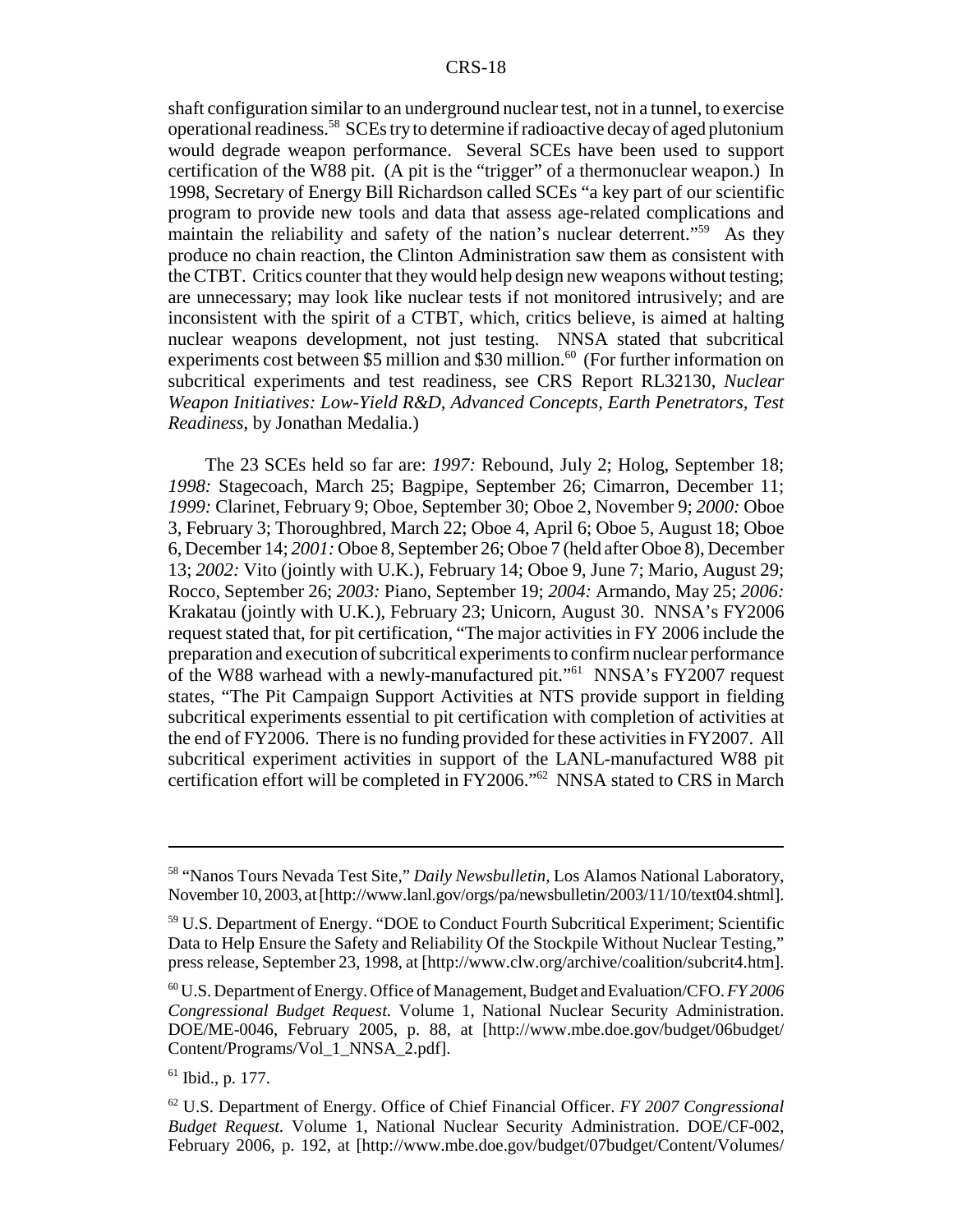2006 that Unicorn is the last SCE supporting the W88 pit program, but SCEs for other purposes are anticipated.

*Test Readiness:* President Clinton directed DOE to be prepared to conduct a nuclear test within three years of a decision to do so. Yet a September 2002 report by DOE's Office of Inspector General found this ability "at risk."63 In January 2002 the Nuclear Posture Review briefing called for an unspecified acceleration of nuclear test readiness, and in March 2002 the Panel to Assess the Reliability, Safety, and Security of the United States Nuclear Stockpile assessed that "test readiness should be no more than three months to a year."<sup>64</sup> The FY2003 National Defense Authorization Act, P.L. 107-314, sec. 3142, required the Secretary of Energy to report on alternative test readiness postures and recommend the optimal readiness posture. The resulting report argued that the 3-year posture was increasingly at risk and recommended moving to an 18-month readiness posture by the end of FY2005.<sup>65</sup>

The FY2004 Weapons Activities request included \$24.9 million to reduce the posture from 3 years to 18 months. The National Defense Authorization Act and the Energy and Water Development Appropriations Act provided the funds requested. Conferees on the latter expected NNSA to focus on a program that can meet the current 24-month requirement "before requesting significant additional funds to pursue a more aggressive goal of an 18-month readiness posture."66 In contrast, the FY2004 National Defense Authorization Act (P.L. 108-136, sec. 3112) stated, "Commencing not later than October 1, 2006, the Secretary of Energy shall achieve, and thereafter maintain, a readiness posture of not more than 18 months for resumption by the United States of underground tests of nuclear weapons."

In testimony before the Senate Armed Services Committee on March 24, 2004, NNSA Administrator Linton Brooks said that NNSA's goal "is to achieve the 18-month test readiness posture called for in the Defense Authorization Act."67 The FY2005 National Defense Authorization Act provided the full \$30.0 million

65 U.S. Department of Energy. National Nuclear Security Administration. *Nuclear Test Readiness.* Report to Congress, April 2003, p. 5-8.

 $62$  (...continued)

Vol 1\_NNSA.pdf].

<sup>63</sup> U.S. Department of Energy. Office of Inspector General. Office of Audit Services. *National Nuclear Security Administration's Test Readiness Program,* Audit Report, September 2002, p. 1.

<sup>64</sup> Letter report from John Foster, Chairman, Panel to Assess the Reliability, Safety, and Security of the United States Nuclear Stockpile, to Senator Carl Levin, Chairman, Committee on Armed Services, U.S. Senate, March 15, 2002, p. ES-2, at [http:// www.fas.org/nuke/control/ctbt/text/foster01.doc].

<sup>66</sup> U.S. Congress. Committee of Conference. *Making Appropriations for Energy and Water Development for the Fiscal Year Ending September 30, 2004, and for Other Purposes,* H.Rept. 108-357, to accompany H.R. 2754, 108<sup>th</sup> Congress, 1<sup>st</sup> Session, 2003, p. 159-160.

<sup>67</sup> U.S. Congress. Senate. Committee on Armed Services. Subcommittee on Strategic Forces. Hearing on strategic forces, March 24, 2004, transcript by FDCH e-Media, Inc. Testimony of Ambassador Linton Brooks, Administrator, National Nuclear Security Administration.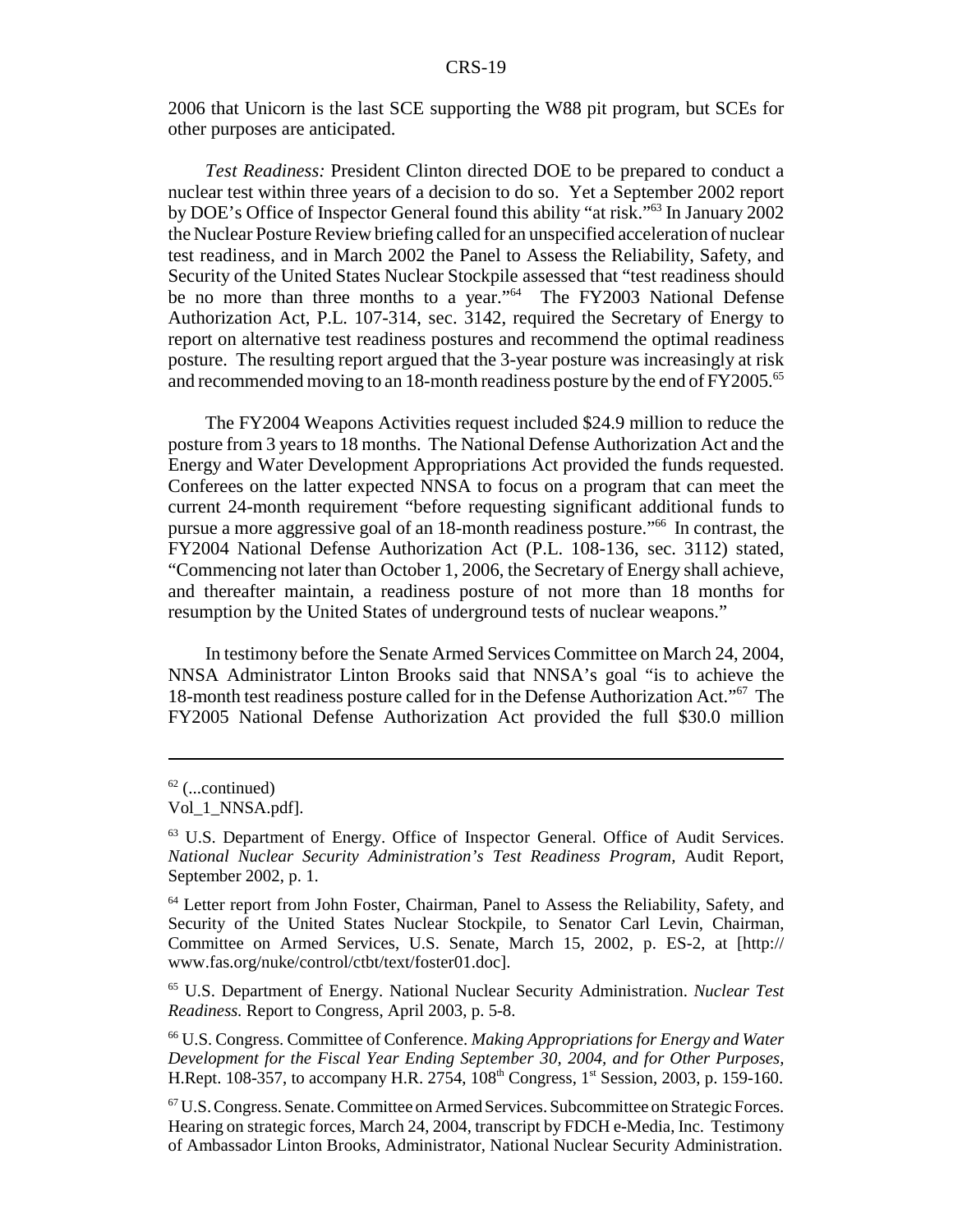requested for test readiness. In the FY2005 energy and water bill, the House Appropriations Committee recommended reducing the Primary Assessment Technologies campaign request of \$81.5 million, which included \$30.0 million for test readiness, by \$15.0 million "to limit the enhanced test readiness initiative to the goal of achieving a 24-month test readiness posture. The Committee continues to oppose the 18-month test readiness posture."68 The FY2005 Consolidated Appropriations Act reduced this campaign by \$7.5 million.

NNSA's FY2006 test readiness request was \$25.0 million "to continue improving the state of readiness to reach an 18-month test-readiness posture in FY 2006."69 In a Senate Armed Services Committee hearing on February 15, 2005, Senator John Warner asked Secretary of Energy Samuel Bodman whether DOE would meet the 18-month test readiness requirement by October 1, 2006. Secretary Bodman replied, "We continue to be committed to that requirement of the law" and was informed that DOE is on track to meet the October 1 deadline.<sup>70</sup> In testimony before the Senate Appropriations Committee's Energy and Water Development Subcommittee on April 14, 2005, Ambassador Brooks explained the rationale for the 18-month posture: "Shorter than that, and you were paying money for readiness you couldn't use, because the experiment [the nuclear test] wouldn't be ready. Longer than that, and you were running the risk of being ready to test to find out whether you had corrected an important problem, but the test site wasn't ready."<sup>71</sup> The House Appropriations Committee continued to favor a 24-month posture and stated that the Reliable Replacement Warhead program "obviates any reason to move to a provocative 18-month test readiness posture."72 The Energy and Water Development Appropriations Act reduced test readiness funding to \$20.0 million; conferees directed DOE to maintain the 24-month posture. The National Defense Authorization Act also provided \$20.0 million; the accompanying conference report did not address the readiness posture. (See Legislation, below, and CRS Report RL32929, *Nuclear Weapons: Reliable Replacement Warhead Program*, by Jonathan Medalia.)

For FY2007, NNSA requests \$14.8 million for test readiness and notes that the target test readiness posture for FY2006-FY2011, 24 months, was achieved in

<sup>68</sup> U.S. Congress. House. Committee on Appropriations. *Energy and Water Development Appropriations Bill, 2005, H.Rept. 108-554, to accompany H.R. 4614, 108<sup>th</sup> Congress, 2<sup>nd</sup>* Session, 2004, p. 116.

<sup>69</sup> Department of Energy, *FY 2006 Congressional Budget Request,* Volume 1, p. 93.

 $70$  U.S. Congress. Senate. Committee on Armed Services. Hearing on FY 2006 budget request for Atomic Energy Defense Activities of DOE and NNSA, February 15, 2005, transcript by FDCH e-Media, Inc. Testimony of Samuel Bodman, Secretary of Energy.

 $71$  U.S. Congress. Senate. Committee on Appropriations. Subcommittee on Energy and Water Development. Hearing on FY2006 appropriations for NNSA, April 14, 2005, transcript by FDCH e-Media, Inc. Testimony of Ambassador Linton Brooks, Undersecretary, Nuclear Security, [and] Administrator, National Nuclear Security Administration.

<sup>72</sup> U.S. Congress. House. Committee on Appropriations. *Energy and Water Development Appropriations Bill, 2006.* H.Rept. 109-86, to accompany H.R. 2419, 109<sup>th</sup> Congress, 1<sup>st</sup> Session, 2005, p. 134.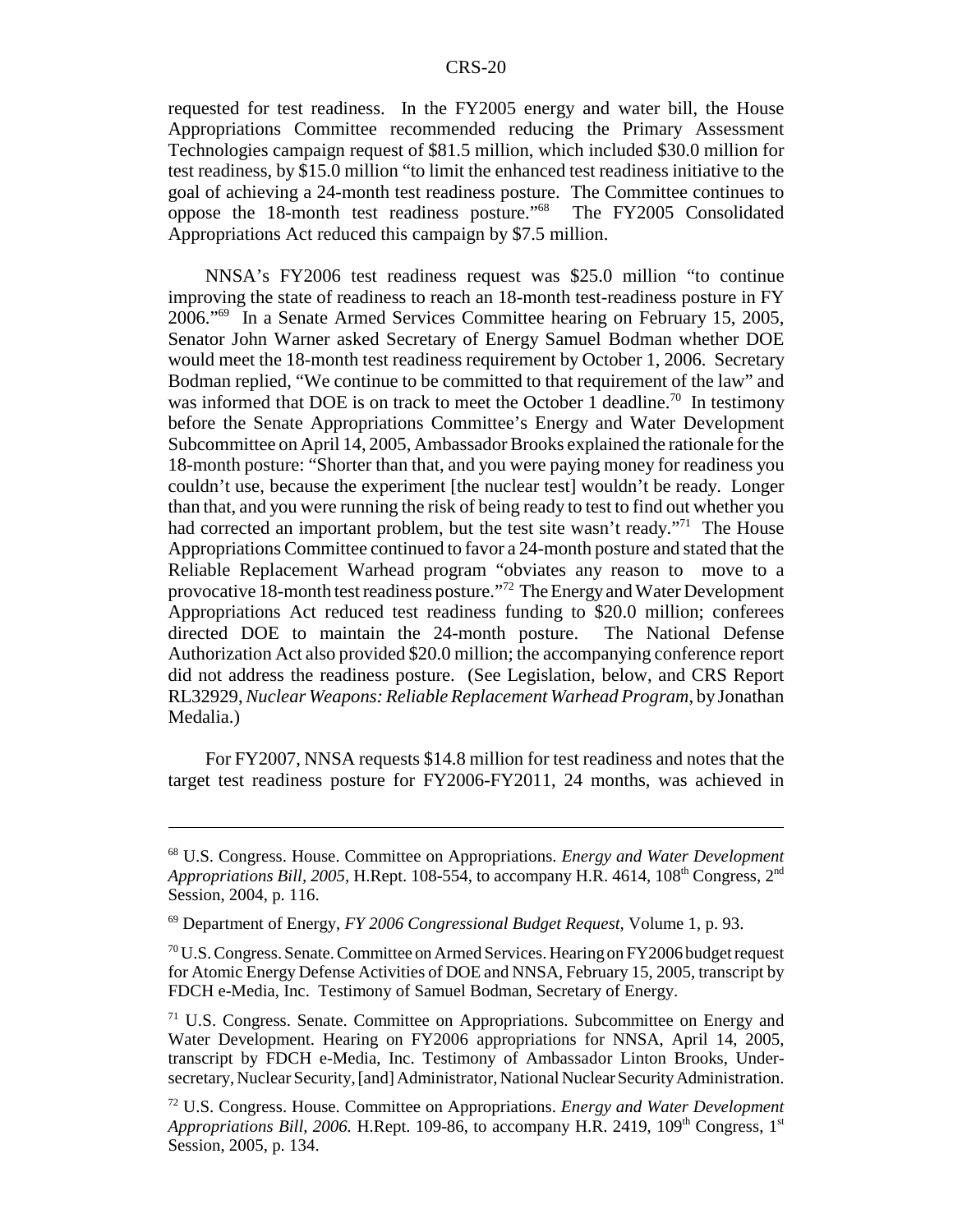FY2005.73 The House Armed Services Committee's report on FY2007 defense authorization states, "While the committee has no indication of the need to resume underground nuclear testing in the near future, it does believe that maintaining the 18 month readiness posture as directed by Congress is important to national security. The committee notes that funding shortfalls have precluded the Department of Energy from achieving the 18 month readiness posture as required by law."74 In the FY2007 Energy and Water Development Appropriations Bill (H.R. 5427), the House provided the requested amount, and the Senate Appropriations Committee (in S.Rept. 109-274) recommended providing that amount.

| 1945-1949 |     | 1960-1964 | 202 | 1980-1984 | 92   |
|-----------|-----|-----------|-----|-----------|------|
| 1950-1954 | 43  | 1965-1969 | 231 | 1985-1989 | 75   |
| 1955-1959 | 145 | 1970-1974 | 137 | 1990-1992 | 23   |
|           |     | 1975-1979 | 100 | Total     | 1054 |

#### **U.S. Nuclear Tests by Calendar Year**

**Source:** U.S. Department of Energy.

**Note:** These figures include all U.S. nuclear tests, of which 24 were joint U.S.-U.K. tests conducted at the Nevada Test Site between 1962 and 1991. They reflect data on unannounced tests that DOE declassified on December 7, 1993. They exclude the two atomic bombs that the United States dropped on Japan in 1945. On June 27, 1994, Secretary O'Leary announced that DOE had redefined three nuclear detonations (one each in 1968, 1970, and 1972) as separate nuclear tests. This table reflects these figures. She also declassified the fact that 63 tests, conducted from 1963 through 1992, involved more than one nuclear explosive device.

### **CTBT Pros and Cons**

A CTBT is contentious. Supporters argue it would fulfill disarmament commitments the nuclear weapon states made in the Nuclear Nonproliferation Treaty and its 1995 Review and Extension Conference; end a discriminatory regime in which nuclear weapon states can test while others cannot; and aid nonproliferation by preventing nonnuclear weapon states from developing nuclear weapons of advanced design. Some supporters hold a CTBT would freeze a U.S. advantage in nuclear weaponry and that the stockpile stewardship program can maintain U.S. weapons without testing. A CTBT, it is argued, would also prevent the development of weapons of advanced design by the P5, reducing future threats to the United States, and impede India's ability to develop a thermonuclear weapon. Some hold the treaty would bar China from incorporating any lessons learned from espionage into new warheads.

<sup>73</sup> Department of Energy, *FY 2007 Congressional Budget Request.* Volume 1, National Nuclear Security Administration, p. 97.

<sup>74</sup> U.S. Congress. House. Committee on Armed Services. *National Defense Authorization Act for Fiscal Year 2007,* H.Rept. 109-452 to accompany H.R. 5122, 109<sup>th</sup> Congress, 2<sup>nd</sup> Session, 2006, p. 464.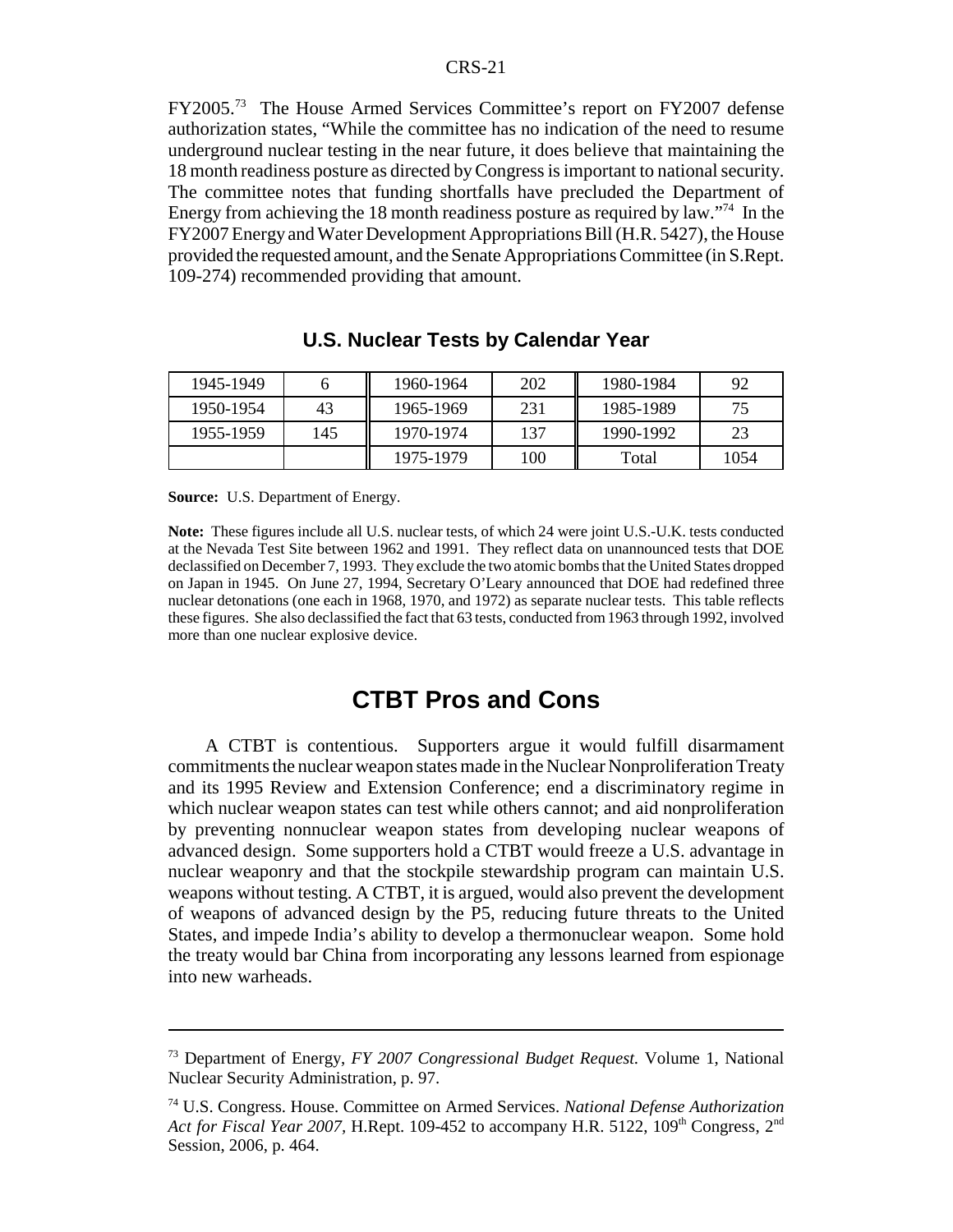Critics see testing as the one sure way to maintain confidence in the reliability and safety of U.S. nuclear weapons. They contend that if friends and allies doubt U.S. nuclear capability, they might feel compelled to develop their own nuclear weapons. Some opponents believe that a CTBT would undercut confidence in the U.S. deterrent, increasing the incentive for rogue states to obtain nuclear weapons. Critics also charge that nations wanting to develop nuclear weapons would likely not sign a CTBT and in any event could develop fairly sophisticated weapons without testing; that verification would be difficult; and that the United States might need to develop new weapons to meet new threats. If other nations become nuclear powers or if existing ones develop new weapons, the proper response, in this view, is ballistic missile defense. (For a more detailed discussion, see CRS Report RS20351, *Comprehensive Test Ban Treaty: Pro and Con*, by Jonathan Medalia.)

# **Legislation**

**H.R. 5122 (Hunter).** National Defense Authorization Act for FY2007. Reported from House Armed Services Committee (H.Rept. 109-452) May 5, 2006. Measure passed House, amended, 396-31, May 11. The bill provided the amounts requested for test readiness (\$14.8 million) and for the Reliable Replacement Warhead (RRW) program (\$27.7 million). Conference report (H.Rept. 109-702, September 29, 2006) provided \$47.7 million for RRW and the requested amount for test readiness. Measure signed into law (P.L. 109-364) October 17, 2006.

**H.R. 5427 (Hobson).** Energy and Water Development Appropriations Bill, FY2007. Reported from House Appropriations Committee (H.Rept. 109-474) May 19, 2006. It provided the amount requested, \$14.8 million, for test readiness. It increased RRW funding by \$25.0 million, to \$52.7 million, while fencing the added sum pending receipt from DOE of a comprehensive plan to transform the nuclear weapons complex. Measure passed House, 404-20, on May 24, with no changes to Weapons Activities provisions.

**S. 2766 (Warner).** National Defense Authorization Act for FY2007. Reported from Senate Armed Services Committee (S.Rept. 109-254) May 9, 2006. The bill provided the amounts requested for test readiness (\$14.8 million) and the RRW program (\$27.7 million). Measure passed Senate, amended, 96-0, on June 22.

**H.R. 5427 (Domenici).** Energy and Water Development Appropriations Bill, FY2007. Reported from House Appropriations Committee (S.Rept. 109-274) June 29, 2006. The bill provided the amount requested for test readiness (\$14.8 million) and increased funds for the RRW program to \$62.7 million, of which \$10.0 million is to support a competition for a second RRW design.

**H.Res. 1059 (Tauscher)** Expressing the sense of the House of Representatives that the Senate should act swiftly and expeditiously to give its advice and consent to ratification of the Comprehensive Test Ban Treaty. Introduced September 28, 2006, and referred to the Committee on International Relations.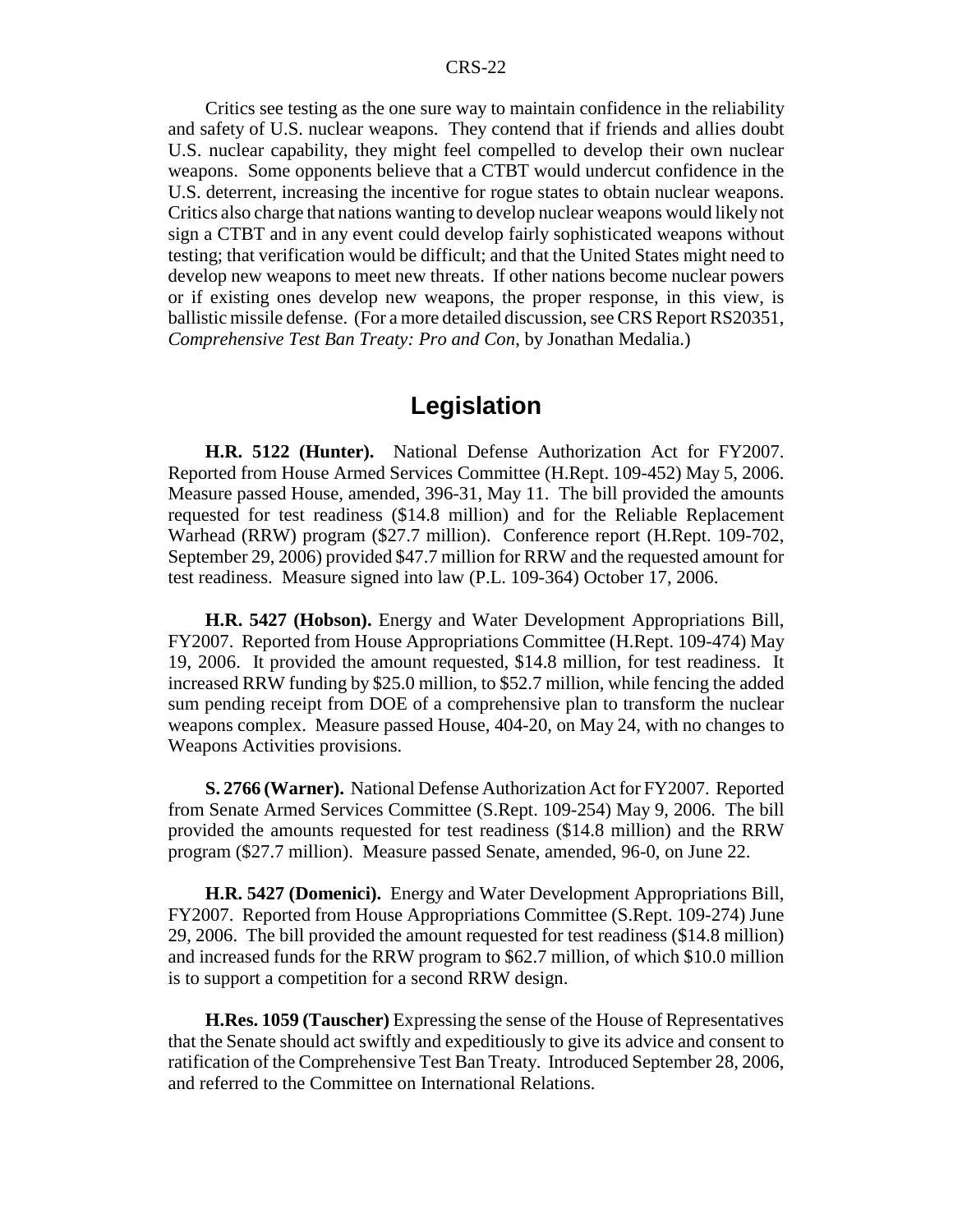# **Chronology**

- **10/26/06** Bosnia and Herzegovina became the 137<sup>th</sup> nation to ratify the CTBT.
- **10/16/06** The United States confirmed that the North Korean event of October 9 was a nuclear test.
- **10/09/06** North Korea claimed to have conducted its first nuclear test; most reports placed the explosive yield of the test at one kiloton or less.
- **10/03/06** North Korea declared that it will conduct a nuclear test.
- **9/28/06** Representative Tauscher introduced H.Res. 1059, calling on the Senate to give its advice and consent to CTBT ratification.
- **9/20/06** Fifty-nine foreign ministers called on states that have not done so to ratify the treaty.
- **8/30/06** The United States conducted its 23<sup>rd</sup> subcritical experiment, "Unicorn," at the Nevada Test Site.
- **6/00/06** The 26th meeting of the Preparatory Commission for the Comprehensive Nuclear Test Ban Treaty Organization was held June 20-23.
- **2/23/06** The United States and United Kingdom conducted a subcritical experiment, "Krakatau," at the Nevada Test Site.
- **12/08/05** The U.N. General Assembly adopted, 168-2, a resolution on nuclear disarmament that, among other things, urged nations to ratify the CTBT.
- **11/00/05** The 25<sup>th</sup> meeting of the CTBTO Preparatory Commission was held November 14-18 in Vienna, Austria.
- **9/00/05** A conference, Facilitating the Entry into Force of the Comprehensive Nuclear Test Ban Treaty, was held September 21 to 23 at U.N. Headquarters.
- **8/29/05** Egyptian Foreign Minister Ahmed Aboul Gheit reportedly stated that Egypt would not ratify the CTBT until Israel joins the NPT.
- **5/16/05** The *New York Times* reported that on May 15 National Security Advisor Stephen Hadley stated, "Action would have to be taken" if North Korea conducted a nuclear test. The article also reported that Secretary General Shinzo Abe of Japan's Liberal Democratic Party said if North Korea "conducts nuclear testing, for instance, Japan will naturally bring the issue to the U.N. and call for sanctions against North Korea."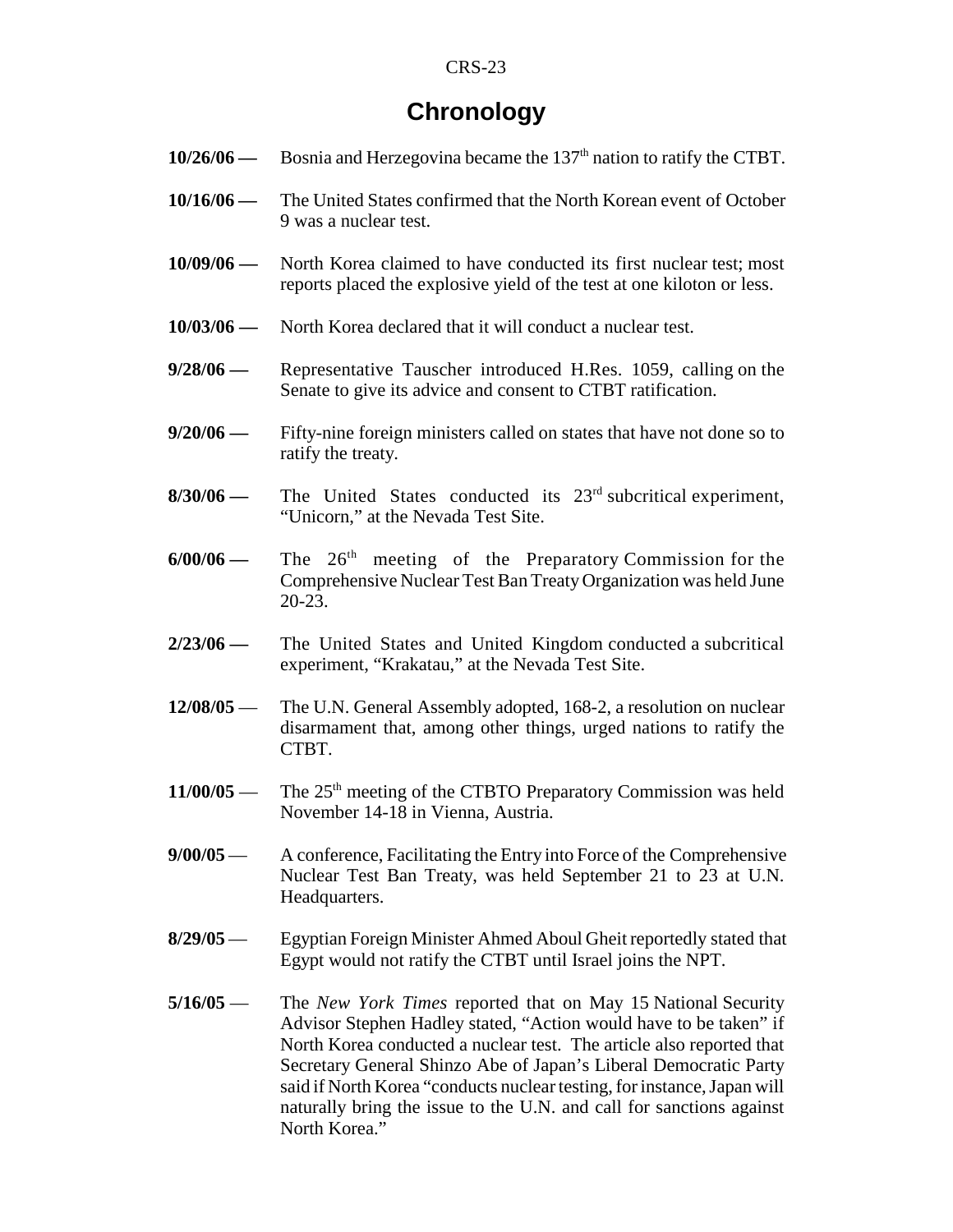- **5/00/05** At the Nuclear Nonproliferation Treaty Review Conference, held May 2 to 27, some nations criticized the United States for not ratifying the CTBT.
- **3/10/05** The European Parliament passed a resolution that, among other things, "reiterates its call for the USA ... to sign and ratify the CTBT."
- **2/10/05** North Korea declared, "We ... have manufactured nukes for selfdefense to cope with the Bush Administration's evermore undisguised policy to isolate and stifle the DPRK."

For earlier chronology, see CRS Report 97-1007, *Nuclear Testing and Comprehensive Test Ban: Chronology Starting September 1992*, by Jonathan Medalia.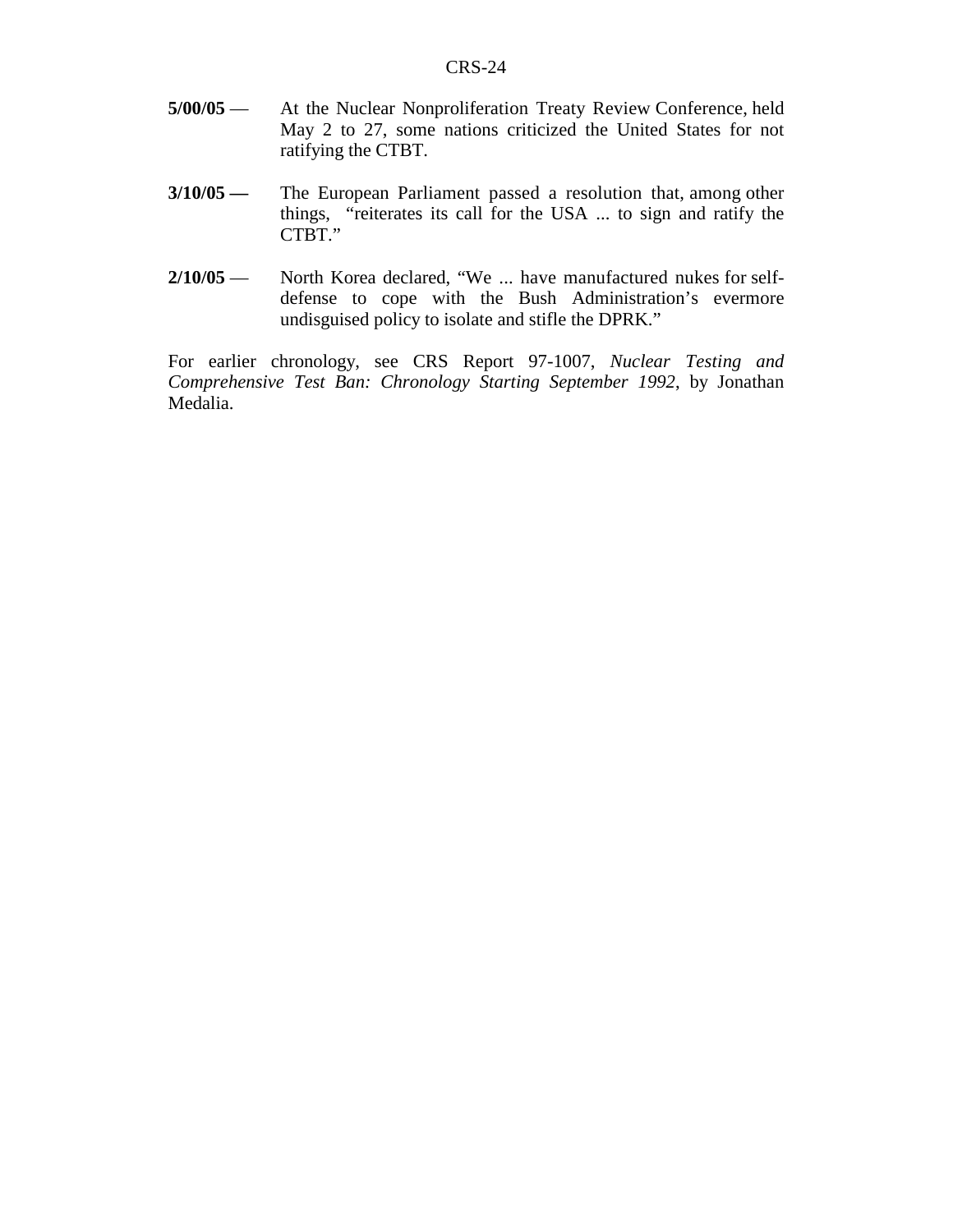# **For Additional Reading**

- Andreasen, Steve, and Sidney Drell, "Untested Solutions," *Foreign Affairs,* March/ April 2005: 173-174. [Responds to Deutch, "A Nuclear Posture for Today."]
- Bailey, Kathleen, and Robert Barker. "Why the United States Should Unsign the Comprehensive Test Ban Treaty and Resume Nuclear Testing." *Comparative Strategy.* April-June 2003: 131-138.
- Conference on Facilitating the Entry into Force of the Comprehensive Nuclear-Test-Ban Treaty, "Draft final declaration and measures to promote the entry into force of the Comprehensive Nuclear-Test-Ban Treaty," Sept. 21, 2005, 8 p.
- Deutch, John, "A Nuclear Posture for Today," *Foreign Affairs,* January/February 2005: 49-60.
- Federation of American Scientists. Nuclear Weapons/Nuclear Testing site. [http:// www.fas.org/main/content.jsp?formAction=315&projectId=7&projectName =Nuclear+Weapons&contentTypeId=42&contentTypeDesc=Nuclear+Testing].
- Gallucci, Robert, "Nuclear Shockwaves: Ramifications of the North Korean Nuclear Test," *Arms Control Today,* November 2006.
- Giacomo, Carol, "Testing Is New Wrinkle in US-India Nuclear Deal," *Reuters* newswire, April 24, 2006.
- Hansen, Keith, "CTBT: Forecasting the Future," *Bulletin of the Atomic Scientists,* March/April 2005: 50-57.
- "Joint Ministerial Statement on the CTBT," New York, September 20, 2006.
- Kessler, Glenn, "Signs Stir Concern North Korea Might Test Nuclear Bomb," *Washington Post,* April 23, 2005: 13.
- Linzer, Dafna, and Thomas Ricks, "U.S. Waits for Firm Information on Nature and Success of [North Korean Nuclear] Device," *Washington Post,* October 11, 2006: 14.
- Lynch, Colum, "Test Ban Network Probably Detected Quake but Was Unequipped to Warn of Tsunami," *Washington Post,* December 30, 2004: 24.
- Meier, Oliver, "Hard Cases Stymie Test Ban Treaty," *Arms Control Today,* November 2005: 30-32.
- National Academy of Sciences. Committee on Technical Issues Related to Ratification of the Comprehensive Nuclear Test Ban Treaty. *Technical Issues Related to the Comprehensive Nuclear Test Ban Treaty.* Washington, National Academy Press, 2002. [http://www.nap.edu/catalog.php?record\_id=10471].

"Nuclear Disarmament: The Long, Long Half-Life," *The Economist,* June 10, 2006.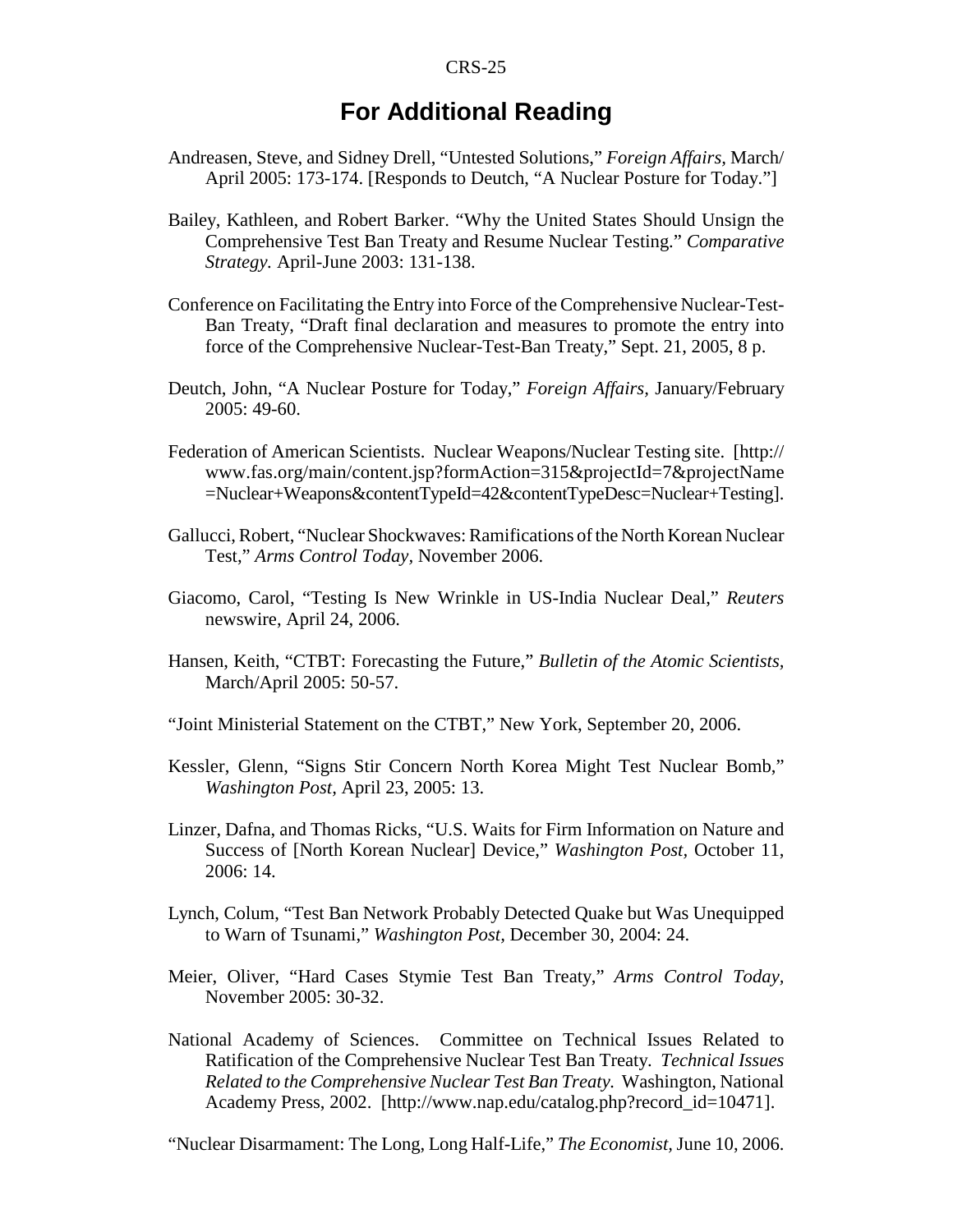- Parakilas, Jacob, "Congress Cuts CTBTO Funding," *Arms Control Today,* December 2005: 25.
- Robbins, Carla Anne, "U.S. Weighs Whether to Build Some New Nuclear Warheads," *Wall Street Journal,* December 14, 2005: 1, 15.
- Russian Federation. Ministry for Atomic Energy and Ministry of Defense. *USSR Nuclear Weapons Tests and Peaceful Nuclear Explosions, 1949 through 1990.* 1996. 63 p.
- Russian Federation. Ministry for Atomic Energy. *Catalog of Worldwide Nuclear Testing.* 1999. [http://www.iss.niiit.ru/ksenia/catal\_nt/].
- Sang-Hun, Choe, and John O'Neil, "North Korea Vows First Nuclear Test," *New York Times* (online version), October 3, 2006.
- Sanger, David, "U.S. in Warning to North Korea on Nuclear Test," *New York Times,* May 16, 2005: 1.
- Sanger, David, "North Koreans Say They Tested Nuclear Device," *New York Times,* October 9, 2006: 1.
- Scowcroft, Brent, and Daniel Poneman, "Confront North Korea," *Wall Street Journal,* May 26, 2005: 12.
- Sykes, Lynn, "Four Decades of Progress in Seismic Identification Help Verify the CTBT," *Eos* (a publication of the American Geophysical Union), October 29, 2002: 497, 500.
- U.S. Congress. Senate. *Comprehensive Nuclear Test-Ban Treaty: Message from the President of the United States Transmitting Comprehensive Nuclear Test-Ban Treaty...,* Treaty Doc. 105-28, September 23, 1997. Washington: GPO, 1997,  $xvi + 230 p.$
- U.S. Congress. Senate. Republican Policy Committee. *Anticipating a North Korean Nuclear Test: What's to Be Done to Avert a Further Crisis*, May 19, 2005, 6 p.
- U.S. Department of Energy. *FY2007 Congressional Budget Request.* [http://www.cfo.doe.gov/budget/07budget/Start.htm]
- U.S. Department of Energy. *United States Nuclear Tests: July 1945 through September 1992*. DOE/NV-209 (Rev. 15), December 2000: xviii + 162 p. [http://www.nv.doe.gov /library/publications/historical/ DOENV\_209\_REV15.pdf]
- U.S. Department of Energy. National Nuclear Security Administration. *Report to Congress: Nuclear Test Readiness.* April 2003, 15 p.
- U.S. Department of Energy. National Nuclear Security Administration. *The Nuclear Test Program Presidential Authorization Process.* September 22, 2004, 4 p.